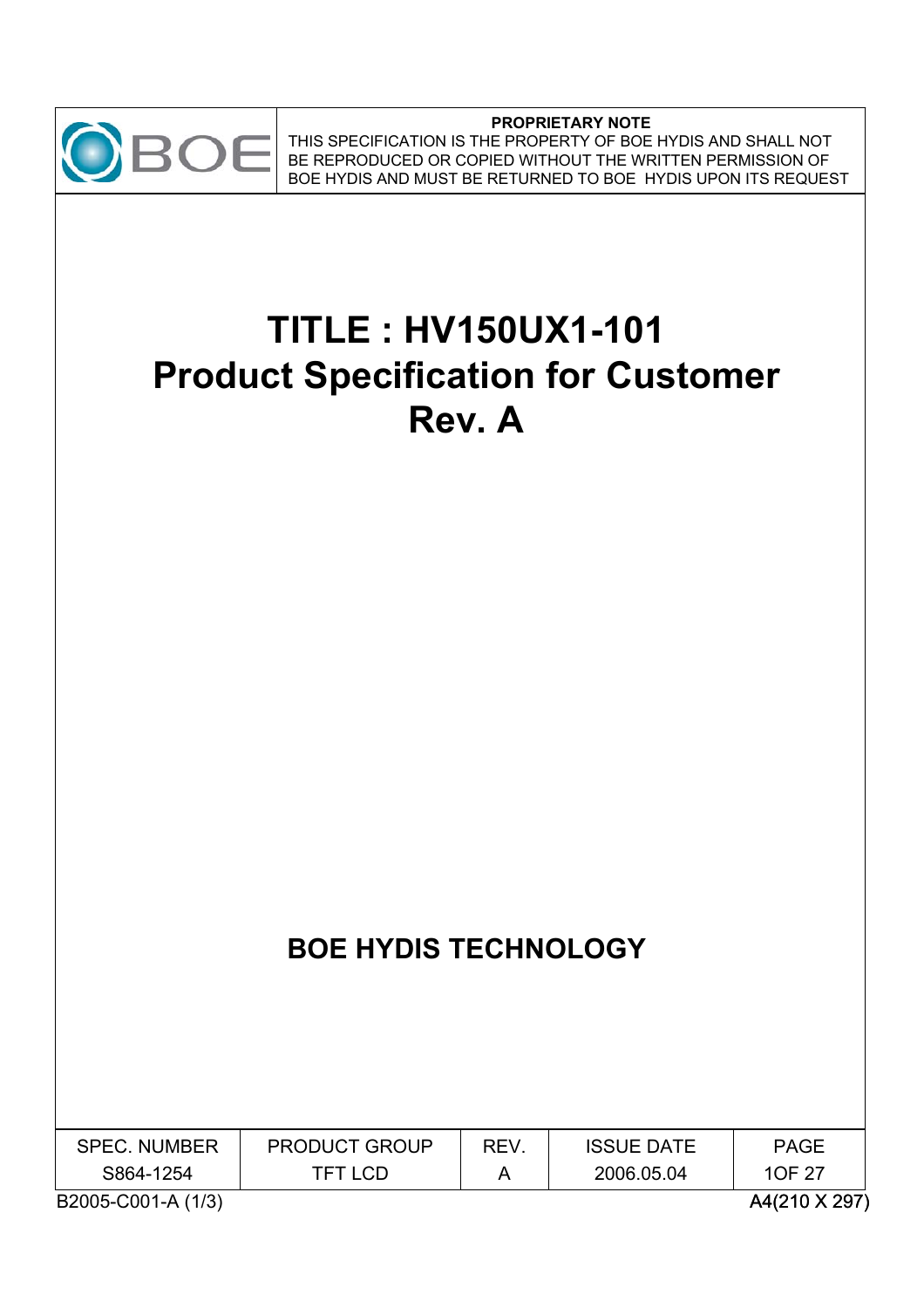

TFT LCD PRODUCT A 2006.05.04 **PRODUCT GROUP** REV SISUE DATE

## REVISION HISTORY

| REV.                                                         | ECN NO.            | DESCRIPTION OF CHANGES            | <b>DATE</b> | PREPARED      |
|--------------------------------------------------------------|--------------------|-----------------------------------|-------------|---------------|
| $\pmb{0}$                                                    |                    | <b>Initial Release</b>            | 05.12.20    | C.Y.CHO       |
| A                                                            | E0604-F026         | Packing Change 3pcs/Box->4pcs/Box | 06.05.04    | H.R.PARK      |
|                                                              |                    |                                   |             |               |
|                                                              |                    |                                   |             |               |
|                                                              |                    |                                   |             |               |
|                                                              |                    |                                   |             |               |
|                                                              |                    |                                   |             |               |
|                                                              |                    |                                   |             |               |
|                                                              |                    |                                   |             |               |
|                                                              |                    |                                   |             |               |
|                                                              |                    |                                   |             |               |
|                                                              |                    |                                   |             |               |
|                                                              |                    |                                   |             |               |
|                                                              |                    |                                   |             |               |
|                                                              |                    |                                   |             |               |
|                                                              |                    |                                   |             |               |
|                                                              |                    |                                   |             |               |
|                                                              |                    |                                   |             |               |
|                                                              |                    |                                   |             |               |
|                                                              |                    |                                   |             |               |
|                                                              |                    |                                   |             |               |
|                                                              |                    |                                   |             |               |
|                                                              |                    |                                   |             |               |
|                                                              |                    |                                   |             |               |
|                                                              | SPEC. NUMBER       | <b>SPEC TITLE</b>                 |             | <b>PAGE</b>   |
| S864-1254<br>HV150UX1-101 Product Specification for Customer |                    |                                   |             | 2 OF 27       |
|                                                              | B2005-C001-A (2/3) |                                   |             | A4(210 X 297) |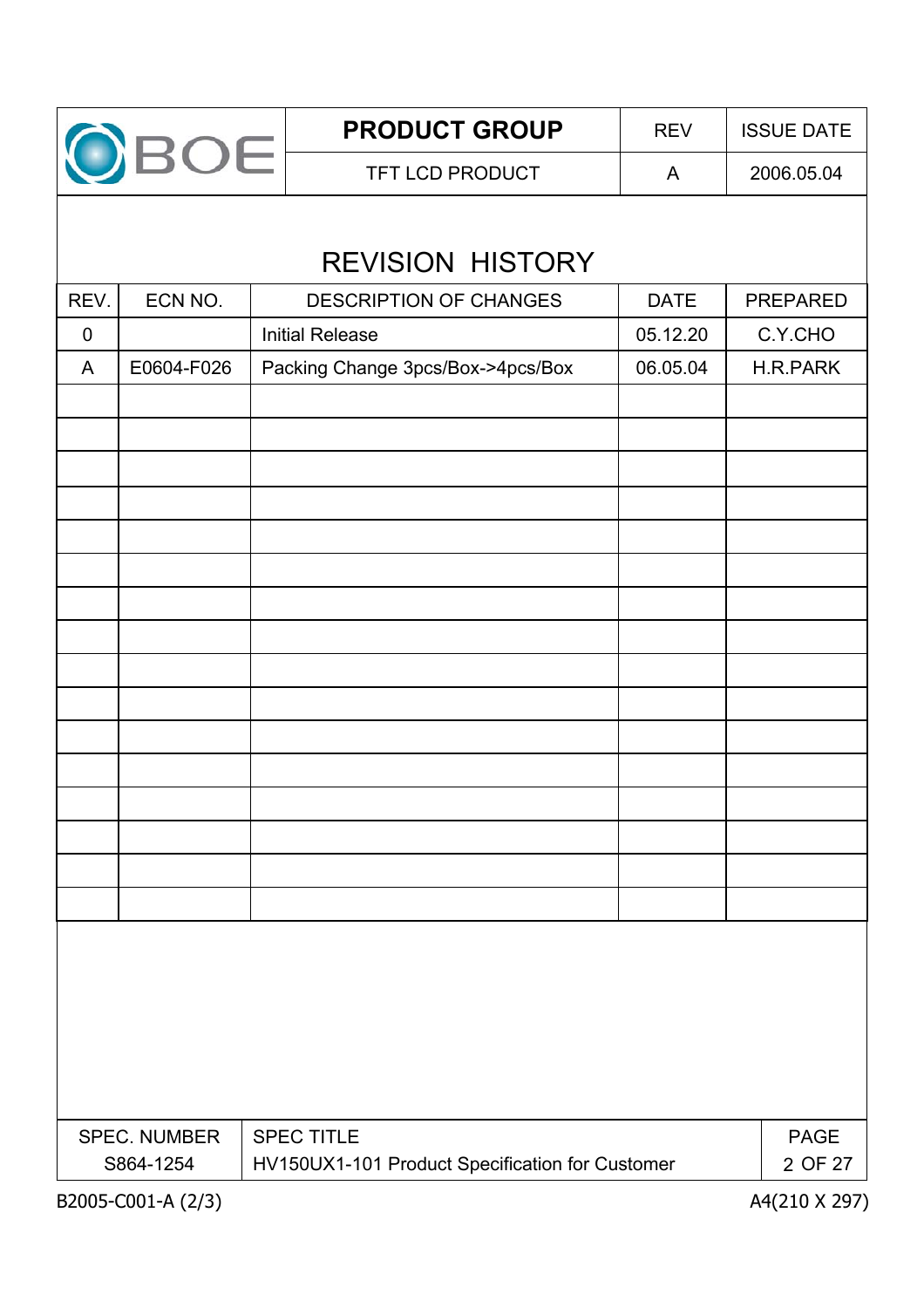

## **Contents**

| <b>No</b> | Item                                                 |                |  |  |
|-----------|------------------------------------------------------|----------------|--|--|
| 1.0       | <b>General Description</b>                           | 4              |  |  |
| 2.0       | Absolute Maximum ratings                             | 6              |  |  |
| 3.0       | Electrical specifications.                           | $\overline{7}$ |  |  |
| 4.0       | Optical specifications.                              | 9              |  |  |
| 5.0       | Interface Connection                                 | 13             |  |  |
| 6.0       | <b>Signal Timing Specification</b>                   | 16             |  |  |
| 7.0       | Signal Timing waveforms                              | 16             |  |  |
| 8.0       | Input Signals, Display Colors & Gray Scale of Colors | 18             |  |  |
| 9.0       | <b>Power Sequence</b>                                | 19             |  |  |
| 10.0      | <b>Mechanical Characteristics</b>                    | 20             |  |  |
| 11.0      | <b>Reliability Test</b>                              | 21             |  |  |
| 12.0      | Handling & Cautions.                                 | 22             |  |  |
| 13.0      | Packing information                                  | 23             |  |  |
| 14.0      | Label                                                | 24             |  |  |
| Appendix  | Outline drawing (Front and Rear)                     | 26             |  |  |

| SPEC. NUMBER   SPEC TITLE |                                                 | <b>PAGE</b> |
|---------------------------|-------------------------------------------------|-------------|
| S864-1254                 | HV150UX1-101 Product Specification for Customer | 3 OF 27     |
|                           |                                                 |             |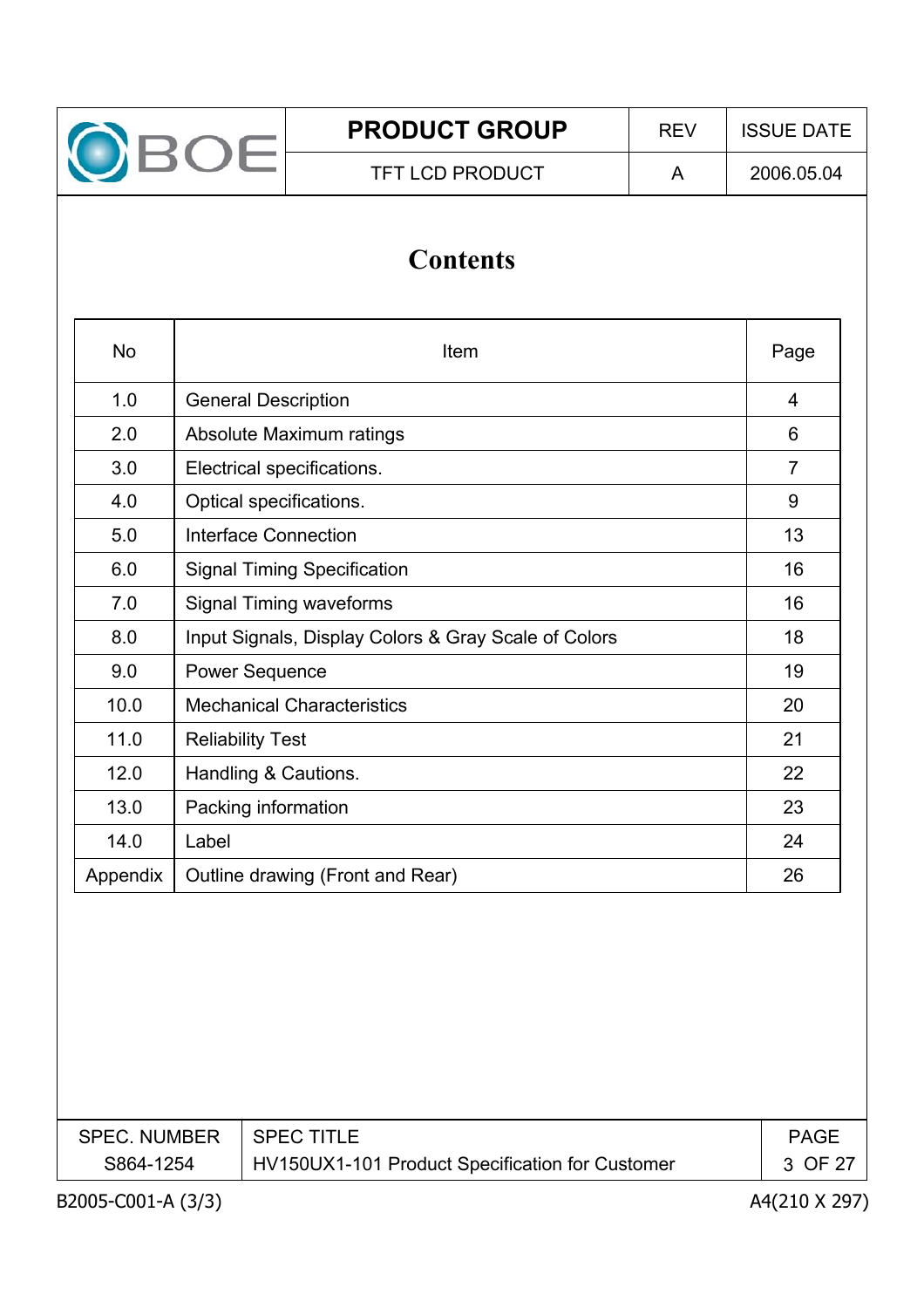

## **1.0 GENERAL DESCRIPTION**

#### **1.1 Introduction**

HV150UX1-101 is a color active matrix TFT LCD module using amorphous silicon TFT's (Thin Film Transistors) as an active switching devices. This module has a 15.0 inch diagonally measured active area with UXGA resolutions (1600 horizontal by 1200 vertical pixel array). Each pixel is divided into RED, GREEN, BLUE dots which are arranged in vertical Stripe and this module can display 262,144 colors. The TFT-LCD panel used for this module is a low reflection and higher color type. Therefore, this module is suitable for Notebook PC. The DC/AC inverter for back-light driving is not built in this model.

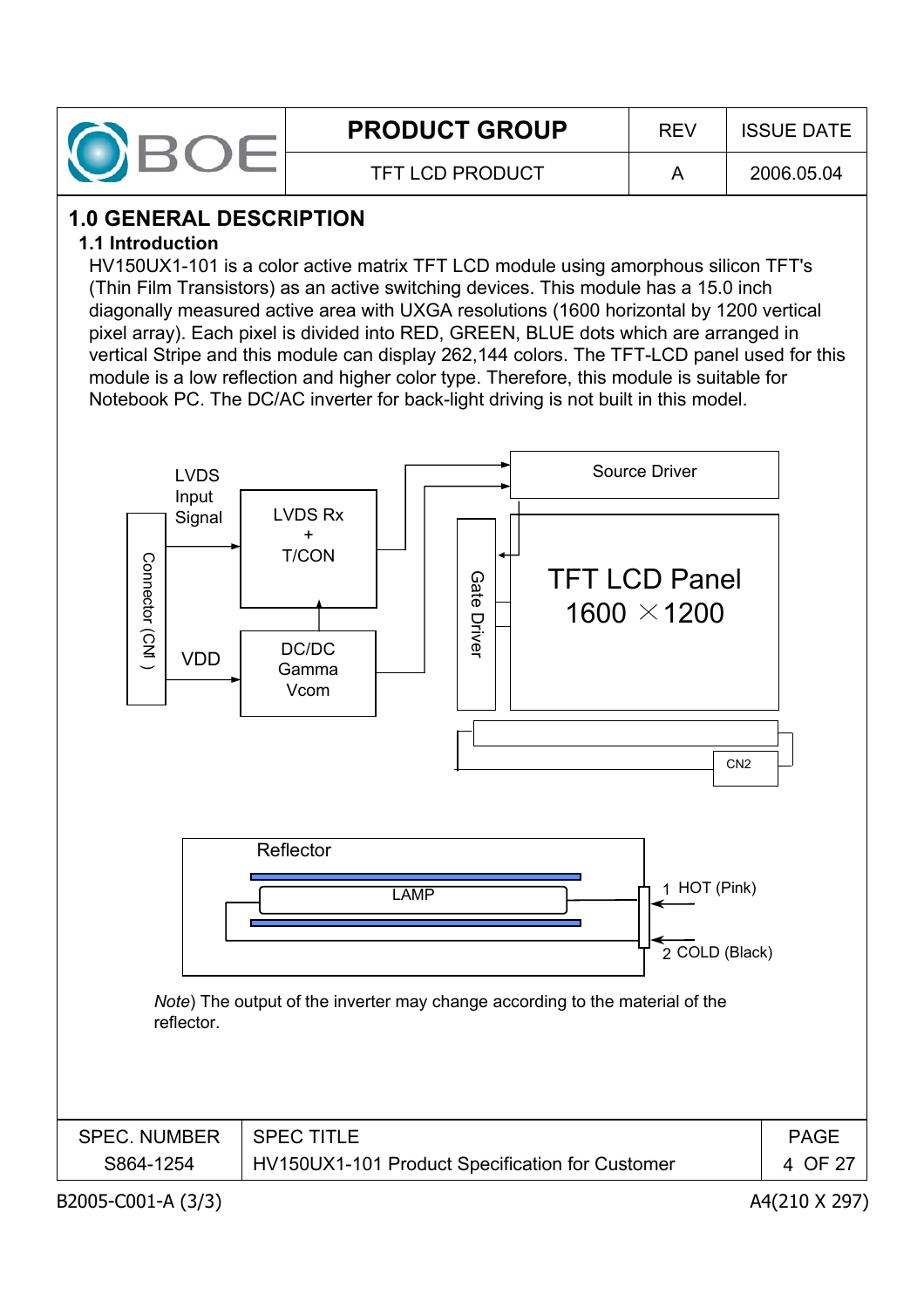|                                                  | <b>PRODUCT GROUP</b> | <b>REV</b> | <b>ISSUE DATE</b> |  |  |  |  |
|--------------------------------------------------|----------------------|------------|-------------------|--|--|--|--|
| OBOE                                             | A                    | 2006.05.04 |                   |  |  |  |  |
| <b>1.2 Features</b>                              |                      |            |                   |  |  |  |  |
| $\bullet$ 15.0 UXGA FFS                          |                      |            |                   |  |  |  |  |
| • Thin and light weight                          |                      |            |                   |  |  |  |  |
| $\bullet$ 3.3 V power supply                     |                      |            |                   |  |  |  |  |
| • 2 Channel LVDS Interface                       |                      |            |                   |  |  |  |  |
| • Single CCFL (Bottom side/Horizontal Direction) |                      |            |                   |  |  |  |  |
| • 262,144 colors                                 |                      |            |                   |  |  |  |  |
| • Data enable signal mode                        |                      |            |                   |  |  |  |  |
| • Side Mounting Frame                            |                      |            |                   |  |  |  |  |
| • Green Product (RoHS)                           |                      |            |                   |  |  |  |  |

• High contrast ratio

### **1.3 General Specification**

The followings are general specifications at the model HV150UX1-101. (listed in Table 1.)

| <b>Parameter</b>    | <b>Specification</b>                                                | <b>Unit</b>                                                | <b>Remarks</b> |  |
|---------------------|---------------------------------------------------------------------|------------------------------------------------------------|----------------|--|
| Active area         | 304.8 (H) $\times$ 228.6 (V) (15.0" diagonal)                       |                                                            |                |  |
| Number of pixels    | $1600(H) \times 1200(V)$                                            | pixels                                                     |                |  |
| Pixel pitch         | $0.1905(H) \times 0.1905(V)$                                        | mm                                                         |                |  |
| Pixel arrangement   | <b>RGB Vertical stripe</b>                                          |                                                            |                |  |
| Display colors      | 262,144                                                             | colors                                                     |                |  |
| Display mode        | <b>Normally Black</b>                                               |                                                            |                |  |
| Dimensional outline | $317.3 \pm 0.5$ (H) $\times$ 242.0 $\pm$ 0.5(V) $\times$ 6.5(D:max) | mm                                                         |                |  |
| Weight              | 540 g (typ.)                                                        |                                                            |                |  |
| Surface treatment   | AG(H45%)/AR/2H                                                      |                                                            |                |  |
| <b>Back-light</b>   | Bottom edge side, 1-CCFL type                                       |                                                            | Note 1         |  |
| Power consumption   | $P_{D}$ : 2.0                                                       | W                                                          |                |  |
|                     | $P_{\text{BI}}$ : 4.1                                               | W                                                          |                |  |
|                     | $P_{total}$ 6.1                                                     | W                                                          |                |  |
|                     | Note 1: CCFL (Cold Cathode Fluorescent Lamp)                        |                                                            |                |  |
| <b>SPEC. NUMBER</b> | <b>SPEC TITLE</b>                                                   | <b>PAGE</b>                                                |                |  |
| S864-1254           |                                                                     | HV150UX1-101 Product Specification for Customer<br>5 OF 27 |                |  |

<Table 1. General Specifications>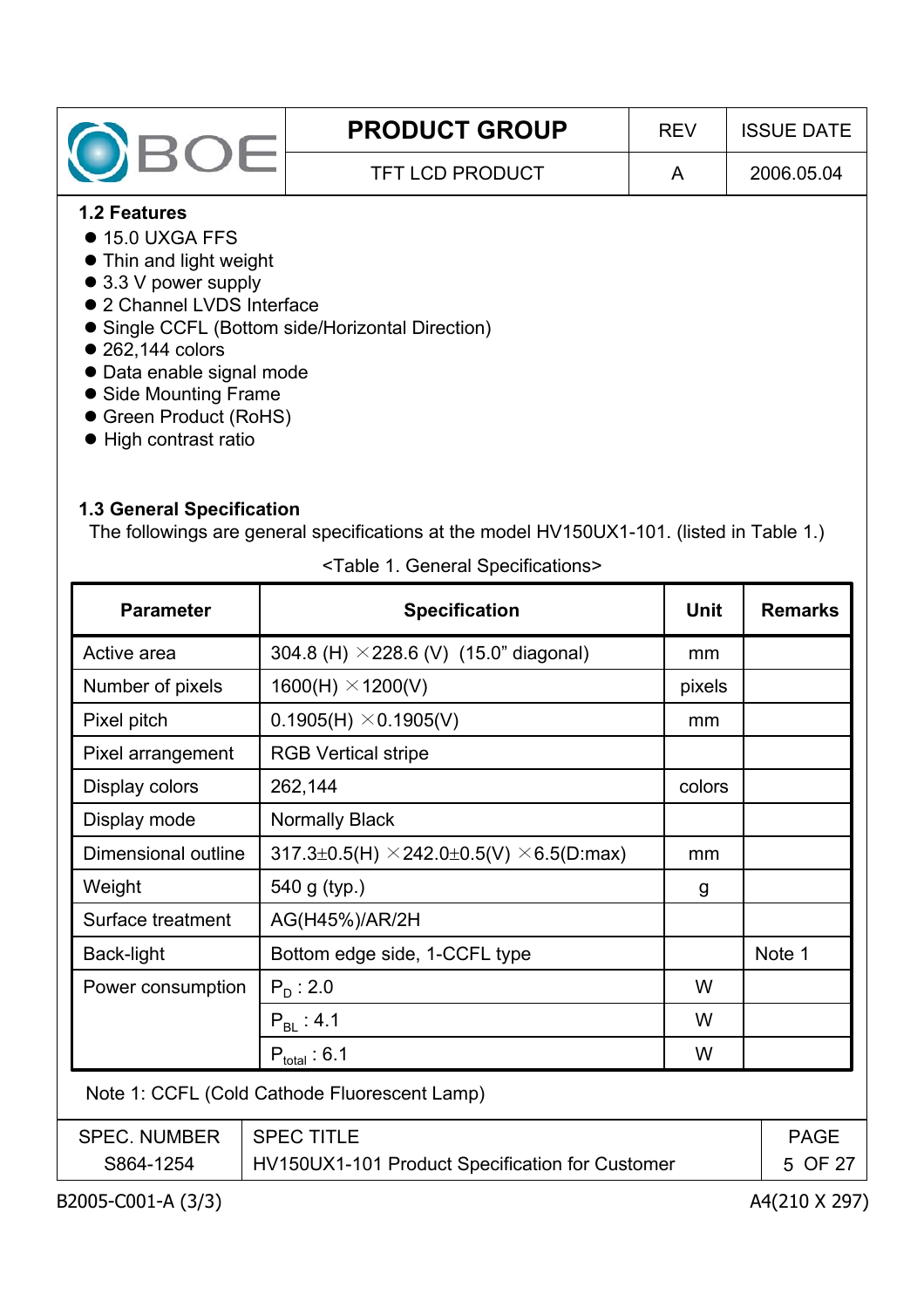

TFT LCD PRODUCT A 2006.05.04

## **2.0 ABSOLUTE MAXIMUM RATINGS**

The followings are maximum values which, if exceed, may cause faulty operation or damage to the unit. The operational and non-operational maximum voltage and current values are listed in Table 2.

| <b>Parameter</b>             | Symbol                     | Min.   | Max.          | <b>Unit</b>         | <b>Remarks</b> |
|------------------------------|----------------------------|--------|---------------|---------------------|----------------|
| <b>Power Supply Voltage</b>  | $V_{DD}$                   | $-0.3$ | 4.0           | V                   |                |
| Logic Supply Voltage         | $V_{IN}$                   | $-0.3$ | $V_{DD}$ +0.3 | V                   |                |
| Lamp Current                 |                            | 3.0    | 7.0           | mArms               | (1)            |
| Lamp frequency               | $\mathsf{F}_\mathsf{L}$    | 45     | 80            | kHz                 |                |
| <b>Operating Temperature</b> | $\mathsf{T}_{\mathsf{OP}}$ | 0      | $+50$         | $\int_{0}^{\infty}$ | (2)            |
| <b>Operating Humidity</b>    | <b>RHop</b>                |        | 80            | $\%$                |                |
| <b>Storage Temperature</b>   | $\mathsf{T}_{\mathsf{SP}}$ | $-20$  | $+60$         | $\mathcal{C}$       |                |
| <b>Storage Humidity</b>      | <b>RH<sub>sp</sub></b>     |        | 90            | $\%$                |                |

| <table 2.="" absolute="" maximum="" ratings=""></table> | $Ta = 25 + (-2^{\circ}C)$ |
|---------------------------------------------------------|---------------------------|
|                                                         |                           |

Note (1) Permanent damage to the device may occur if maximum values are exceeded Functional operation should be restricted to the condition described under normal operating conditions.

Note (2) Temperature and relative humidity range are shown in the figure below. 95 % RH Max. (40  $^{\circ}$ C  $\geq$  Ta) Maximum wet - bulb temperature at 39  $\mathrm{^{\circ}C}$  or less. (Ta > 40  $\mathrm{^{\circ}C}$ ) No condensation.

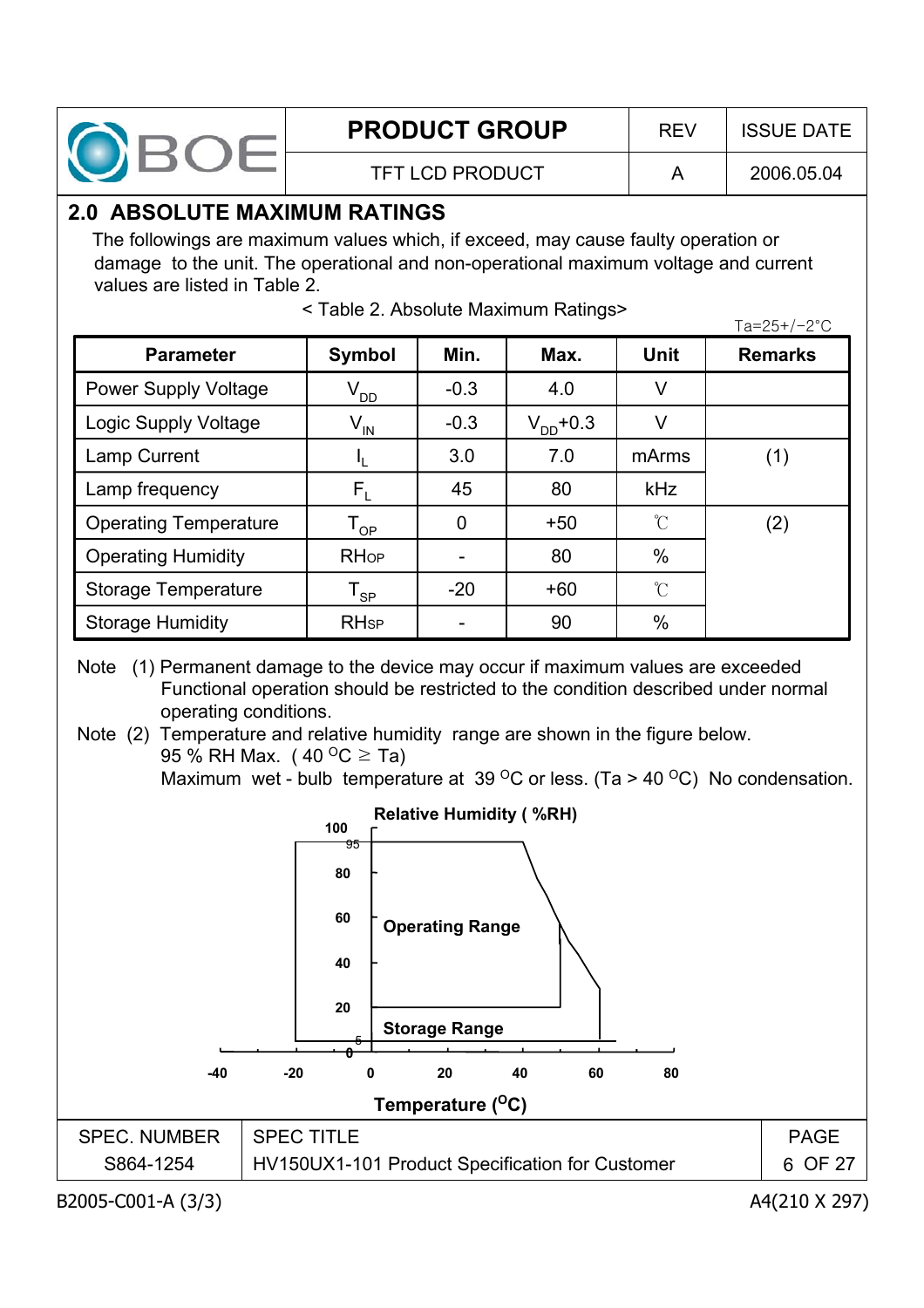

TFT LCD PRODUCT  $\vert$  A  $\vert$  2006.05.04

## **3.0 ELECTRICAL SPECIFICATIONS**

#### **3.1Electrical Specifications**

| <b>Parameter</b>                                              | Min.               | Typ.                         | Max.                     | <b>Unit</b> | <b>Remarks</b>        |                                     |
|---------------------------------------------------------------|--------------------|------------------------------|--------------------------|-------------|-----------------------|-------------------------------------|
| <b>Power Supply Voltage</b>                                   | $V_{DD}$           |                              | 3.3                      | 3.6         | V                     | Note1                               |
| Permissible Input Ripple<br>Voltage                           | $V_{RF}$           |                              |                          | 100         | mV                    | At $V_{DD} = 3.3V$                  |
| <b>Power Supply Current</b>                                   | l <sub>DD</sub>    |                              | 610                      | 760         | mA                    | Note1                               |
| <b>High Level Differential Input</b><br><b>Signal Voltage</b> | $V_{\vert H}$      | $\overline{\phantom{a}}$     | $\overline{\phantom{a}}$ | $+100$      |                       |                                     |
| Low Level Differential Input<br><b>Signal Voltage</b>         | $V_{IL}$           | $-100$                       |                          |             | mV                    | $Vcm = 1.2 V typ$                   |
| <b>Back-light Lamp Voltage</b>                                | $V_{BL}$           | 600                          | 630                      | 770         | $V_{\underline{rms}}$ | Note <sub>2</sub>                   |
| <b>Back-light Lamp Current</b>                                | $I_{BL}$           | 3.0                          | 6.5                      | 7.0         | mA                    |                                     |
| <b>Back-light Lamp operating</b><br>Frequency                 |                    | 45                           | 60                       | 80          | <b>KHz</b>            | One Lamp,<br>Note <sub>3</sub>      |
|                                                               |                    | 1,180                        | 940                      |             | $V_{rms}$             | At Ta = $25^\circ$<br>Note 4        |
|                                                               | Lamp Start Voltage |                              | 1,180                    |             | <b>Vrms</b>           | At Ta = $0^{\circ}$ C<br>Note 4     |
| Lamp Life                                                     |                    | 12,000                       | 15,000                   |             | <b>Hrs</b>            | At $I_{BL}$ = 6.5 mA,<br>Max. Note5 |
|                                                               | $P_{D}$            | $\overline{\phantom{a}}$     | 2.0                      |             | W                     | Note1                               |
| <b>Power Consumption</b><br>$P_{BL}$                          |                    | $\qquad \qquad \blacksquare$ | 4.1                      |             | W                     | Note 6,<br>$I_{BL} = 6.5mA$         |
| $P_{total}$                                                   |                    |                              | 6.1                      |             | W                     |                                     |
|                                                               |                    |                              |                          |             |                       |                                     |
| <b>SPEC TITLE</b><br><b>SPEC. NUMBER</b><br><b>PAGE</b>       |                    |                              |                          |             |                       |                                     |
| S864-1254<br>HV150UX1-101 Product Specification for Customer  |                    |                              |                          |             | 7 OF 27               |                                     |

**<** Table 3. Electrical specifications >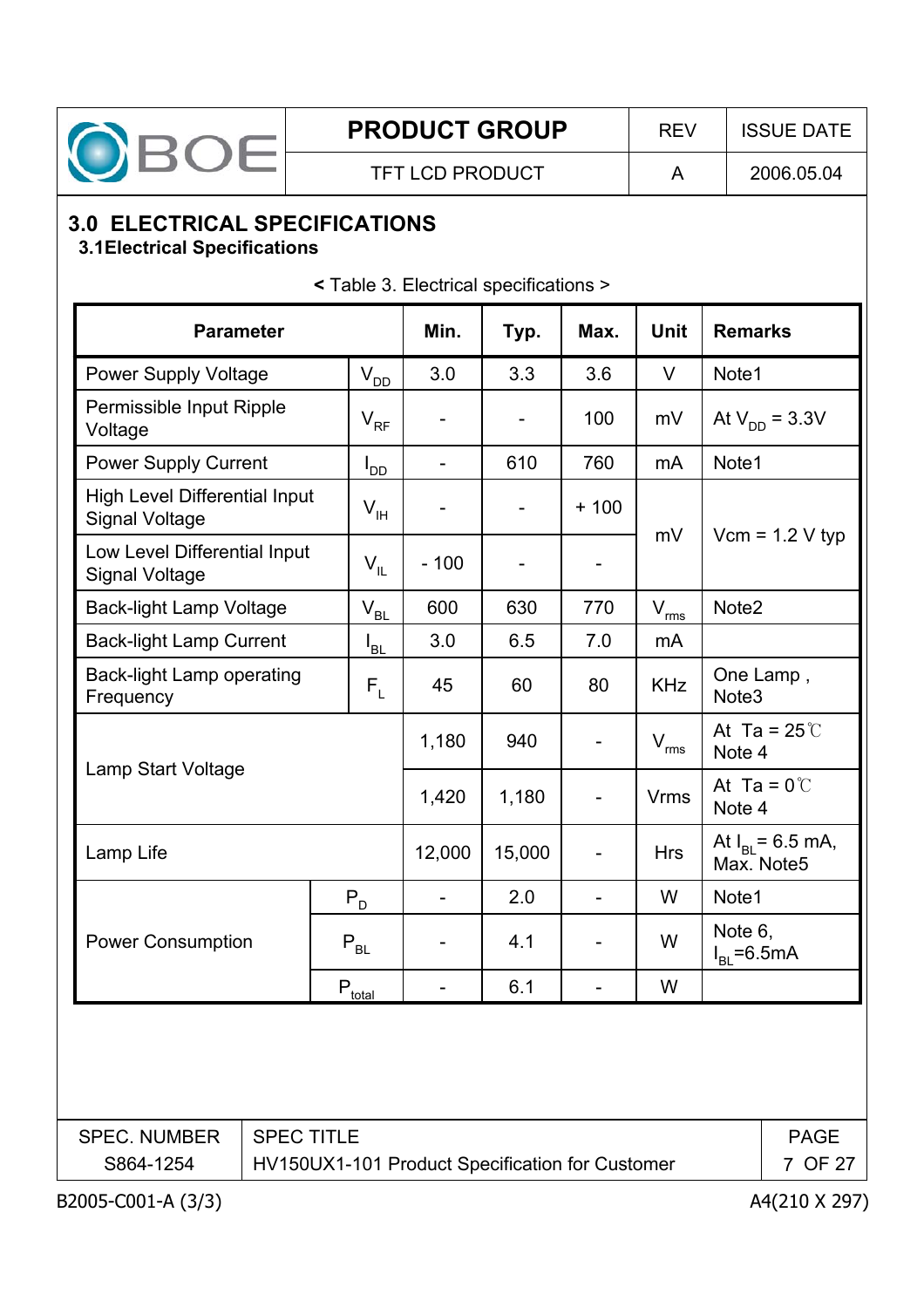|                                  | <b>PRODUCT GROUP</b>                                                                                                                                                                                                                                                                                                                                                                                                                                                                                                                                                                                                                                                                                                                                                                                                                                                                                                                                                                                                                                                                                                                                                                                                                                   | <b>REV</b> | <b>ISSUE DATE</b>      |
|----------------------------------|--------------------------------------------------------------------------------------------------------------------------------------------------------------------------------------------------------------------------------------------------------------------------------------------------------------------------------------------------------------------------------------------------------------------------------------------------------------------------------------------------------------------------------------------------------------------------------------------------------------------------------------------------------------------------------------------------------------------------------------------------------------------------------------------------------------------------------------------------------------------------------------------------------------------------------------------------------------------------------------------------------------------------------------------------------------------------------------------------------------------------------------------------------------------------------------------------------------------------------------------------------|------------|------------------------|
|                                  | <b>TFT LCD PRODUCT</b>                                                                                                                                                                                                                                                                                                                                                                                                                                                                                                                                                                                                                                                                                                                                                                                                                                                                                                                                                                                                                                                                                                                                                                                                                                 | A          | 2006.05.04             |
| turned on.                       | Notes : 1. The supply voltage is measured and specified at the interface connector of LCM.<br>The current draw and power consumption specified is for 3.3V at $25^{\circ}$ .<br>a) Typ: Window XP pattern<br>b) Max: Vertical sub line pattern (L255)<br>2. Reference value, which is measured with Samsung Electric SIC-180 Inverter.<br>(VBL Min is value at IBL Min and VBL Max is value at IBL Max)<br>3. The lamp frequency should be selected as different as possible from the horizontal<br>synchronous frequency and its harmonics to avoid interference which may<br>cause line flow on the display.<br>4. For starting the backlight unit, the output voltage of DC/AC's transformer should<br>be larger than the minimum lamp starting voltage.<br>$(1,180$ Vrms at 25 °C & 1,420 Vrms at 0 °C)<br>If an inverter has shutdown function it should keep its output for more than<br>1 second even if the lamp connector open. Otherwise the lamps may not to be<br>5. End of Life shall be determined by the time when any of the following is satisfied<br>under continuous lighting at $25^{\circ}$ and IBL = 6.5[mA] Max Only.<br>• Intensity drops to 50% of the Initial Value.<br>6. Calculated value for reference (VBL $\times$ IBL) |            |                        |
| <b>SPEC. NUMBER</b><br>S864-1254 | <b>SPEC TITLE</b><br>HV150UX1-101 Product Specification for Customer                                                                                                                                                                                                                                                                                                                                                                                                                                                                                                                                                                                                                                                                                                                                                                                                                                                                                                                                                                                                                                                                                                                                                                                   |            | <b>PAGE</b><br>8 OF 27 |
| B2005-C001-A (3/3)               |                                                                                                                                                                                                                                                                                                                                                                                                                                                                                                                                                                                                                                                                                                                                                                                                                                                                                                                                                                                                                                                                                                                                                                                                                                                        |            | A4(210 X 297)          |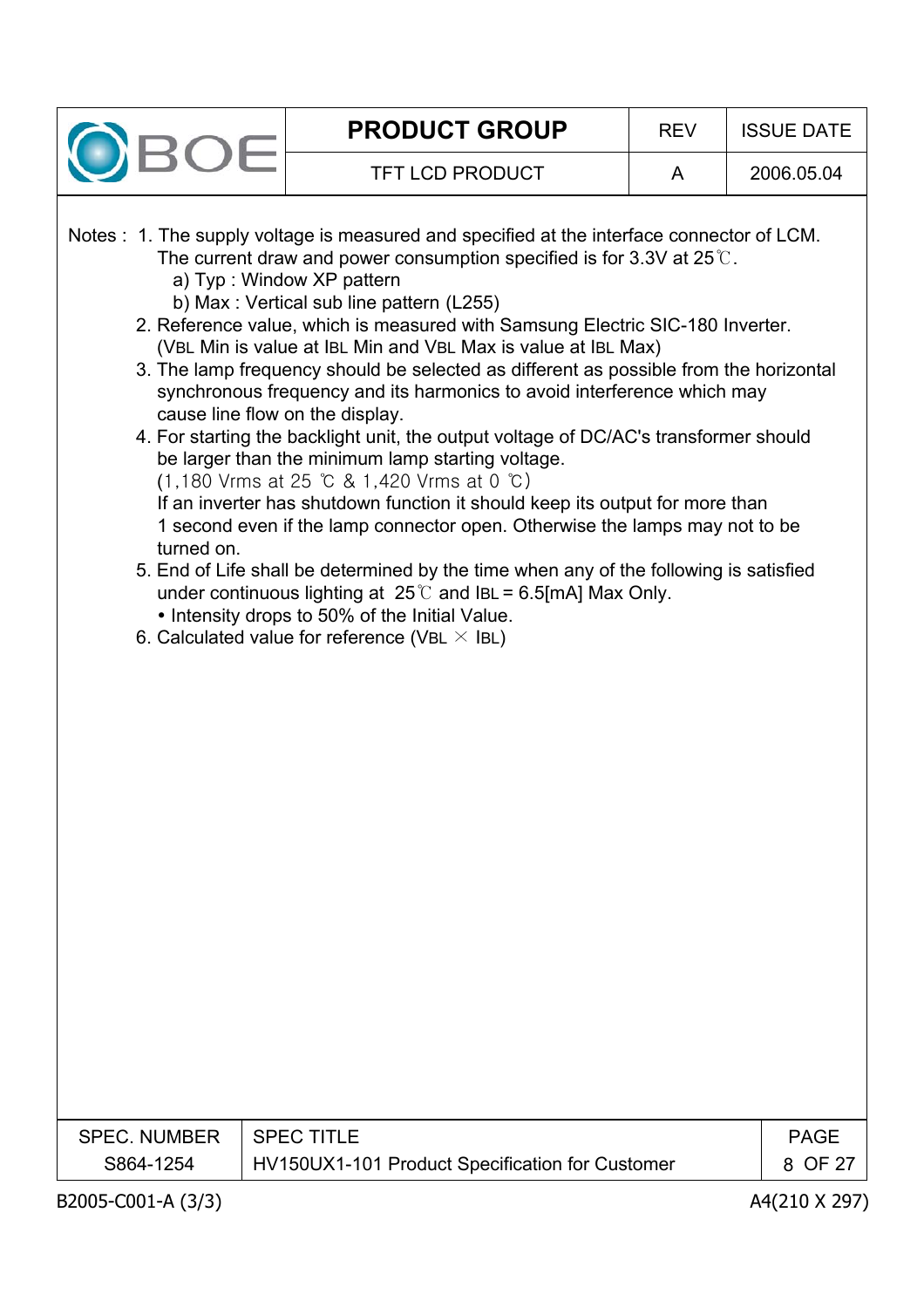

## **4.0 OPTICAL SPECIFICATION**

#### **4.1 Overview**

The test of Optical specifications shall be measured in a dark room (ambient luminance  $\leq 1$ lux and temperature =  $25\pm2$ °C) with the equipment of Luminance meter system (Goniometer system and TOPCONE BM-5) and test unit shall be located at an approximate distance 50cm from the LCD surface at a viewing angle of  $\Theta$  and  $\Phi$  equal to 0°. We refer to  $\Theta \emptyset$ =0  $(= \theta 3)$  as the 3 o'clock direction (the "right"),  $\theta \emptyset = 90$  (=  $\theta$ 12) as the 12 o'clock direction ("upward"),  $\Theta \emptyset$ =180 (=  $\Theta$ 9) as the 9 o'clock direction ("left") and  $\Theta \emptyset$ =270(=  $\Theta$ 6) as the 6 o'clock direction ("bottom"). While scanning  $\Theta$  and/or  $\varnothing$ , the center of the measuring spot on the Display surface shall stay fixed. The backlight should be operating for 30 minutes prior to measurement... VDD shall be  $3.3+/$ - 0.3V at  $25°C$ . Optimum viewing angle direction is 6 'clock.

#### **4.2 Optical Specifications**

<Table 4. Optical Specifications>

| <b>Parameter</b>                                                                                                        |             | <b>Symbol</b>                | <b>Condition</b>     | Min.                         | <b>Тур.</b>    | Max.                     | <b>Unit</b>       | <b>Remark</b> |
|-------------------------------------------------------------------------------------------------------------------------|-------------|------------------------------|----------------------|------------------------------|----------------|--------------------------|-------------------|---------------|
|                                                                                                                         | Horizontal  | $\Theta_{\mathbf{a}}$        |                      |                              | 85             |                          | Deg.              |               |
| <b>Viewing Angle</b>                                                                                                    |             | $\Theta_{\mathbf{q}}$        | CR > 10              | $\overline{\phantom{0}}$     | 85             | $\overline{\phantom{0}}$ | Deg.              | Note 1        |
| range                                                                                                                   | Vertical    | $\Theta_{12}$                |                      |                              | 85             | $\overline{\phantom{0}}$ | Deg.              |               |
|                                                                                                                         |             | $\Theta_{\underline{\bf G}}$ |                      |                              | 85             |                          | Deg.              |               |
| Luminance Contrast ratio                                                                                                |             | <b>CR</b>                    | $\Theta = 0^{\circ}$ | $\overline{a}$               | 500:1          | $\overline{\phantom{0}}$ |                   | Note 2        |
| Center<br>Luminance of<br>White                                                                                         | 1 Point     | $Y_w$                        | $\Theta = 0^{\circ}$ | 170                          | 200            |                          | cd/m <sup>2</sup> |               |
| White<br>Luminance<br>uniformity                                                                                        | 5 Points    | $\Delta$ Y5                  | $IBL = 6.5mA$        | 80                           | 85             |                          | $\%$              |               |
|                                                                                                                         |             | $W_{x}$                      |                      | 0.273                        | 0.303          | 0.333                    |                   |               |
| <b>White Chromaticity</b>                                                                                               |             | $W_{\rm v}$                  |                      | 0.299                        | 0.329          | 0.359                    |                   |               |
|                                                                                                                         |             | $R_{x}$                      |                      | 0.544                        | 0.574          | 0.604                    |                   |               |
|                                                                                                                         | Red         | $R_{v}$                      |                      | 0.306                        | 0.336          | 0.366                    |                   |               |
| Reproduction                                                                                                            |             | $G_{x}$                      | $\Theta = 0^{\circ}$ | 0.268                        | 0.298          | 0.328                    |                   | Note 3        |
| of color                                                                                                                | Green       | $G_{\mu}$                    |                      | 0.523                        | 0.553          | 0.583                    |                   |               |
|                                                                                                                         |             | $B_{x}$                      |                      | 0.119                        | 0.149          | 0.179                    |                   |               |
|                                                                                                                         | <b>Blue</b> | $\overline{B}_{\mu}$         |                      | 0.109                        | 0.139          | 0.169                    |                   |               |
| Response                                                                                                                | <b>Rise</b> | $T_{\rm r}$                  | Ta= $25^\circ$ C     |                              | 30             |                          |                   |               |
| Time                                                                                                                    | Decay       | $T_{d}$                      | $\Theta = 0^{\circ}$ |                              | 30             |                          | ms                |               |
| <b>Cross Talk</b>                                                                                                       |             | <b>CT</b>                    | $\Theta = 0^{\circ}$ | $\qquad \qquad \blacksquare$ | $\blacksquare$ | 2.0                      | $\%$              |               |
|                                                                                                                         |             |                              |                      |                              |                |                          |                   |               |
| <b>SPEC. NUMBER</b><br><b>SPEC TITLE</b><br><b>PAGE</b><br>S864-1254<br>HV150UX1-101 Product Specification for Customer |             |                              |                      |                              | 9 OF 27        |                          |                   |               |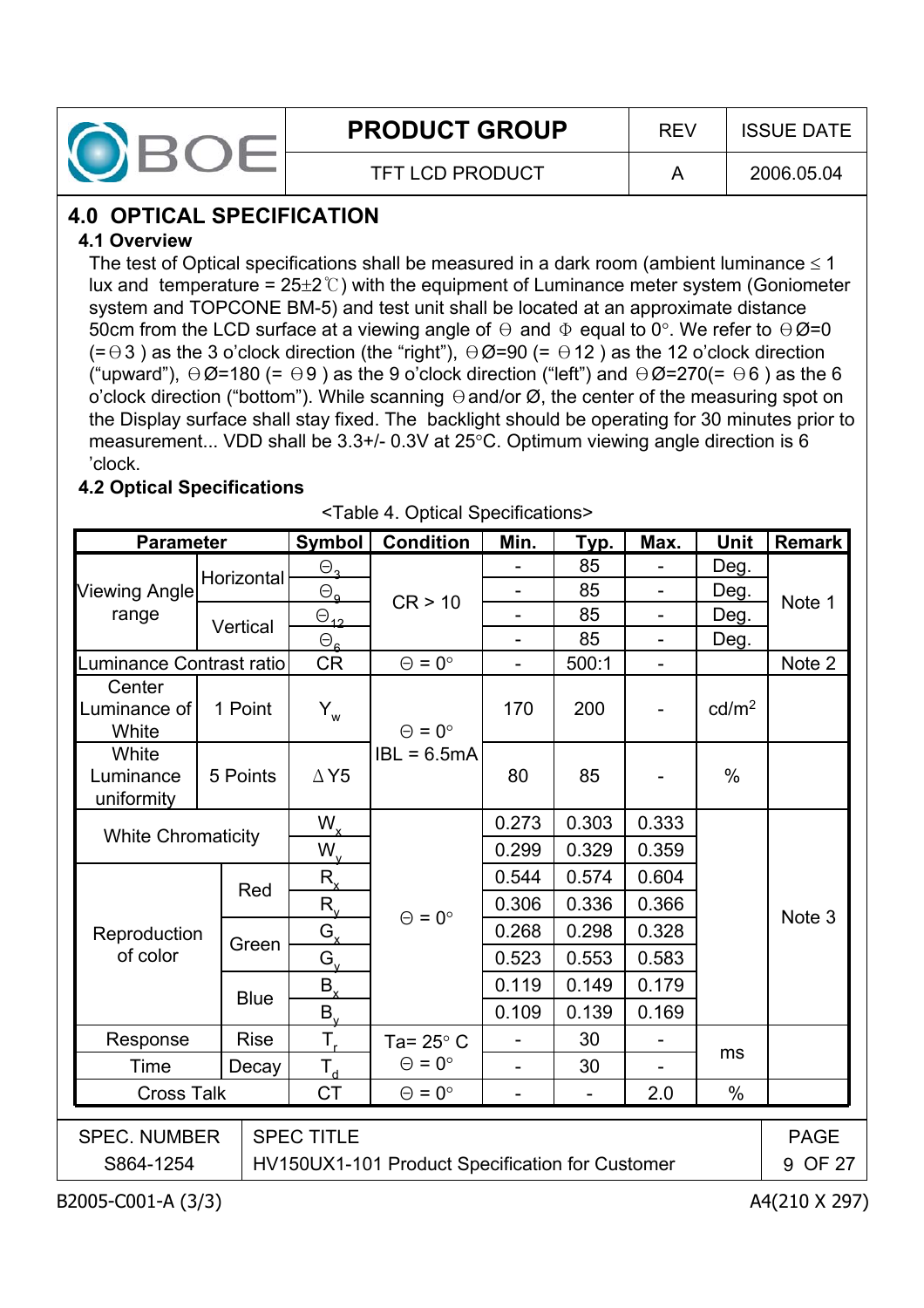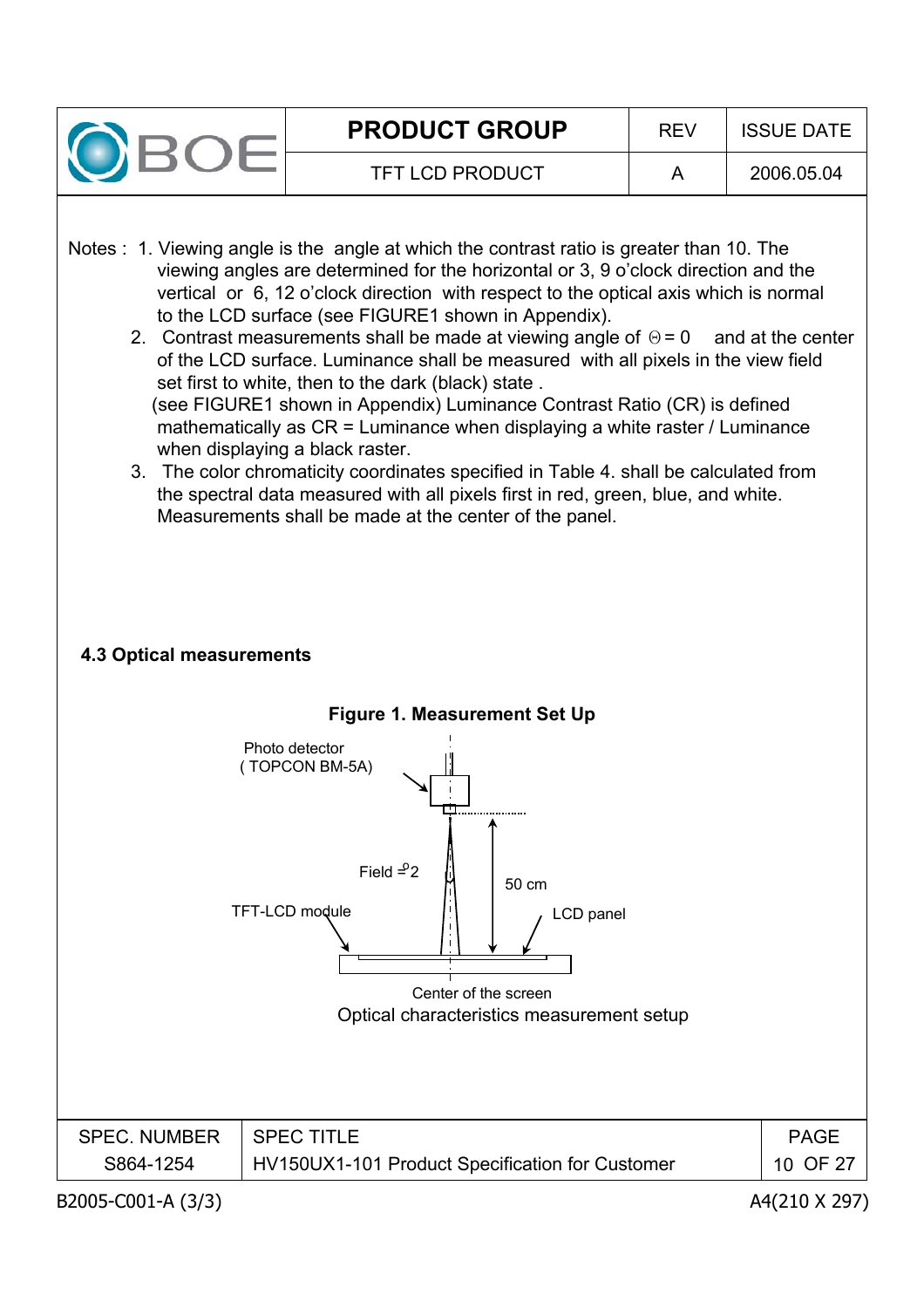

#### **Figure 2. White Luminance (Center) and Uniformity Measurement Locations ( 5points)**

![](_page_10_Figure_2.jpeg)

White luminance : Center Luminance of white is defined as luminance values of center 1 point. Luminance shall be measured with all pixels in the view field set first to white. This measurement shall be taken at the locations shown in FIGURE 2.

Uniformity of 5 points : The White luminance uniformity on LCD surface is then expressed as :  $\triangle Y5$  = Minimum Luminance of five points / Maximum Luminance of five points (see FIGURE 2)

#### **Figure 3. Response Time Testing**

![](_page_10_Figure_6.jpeg)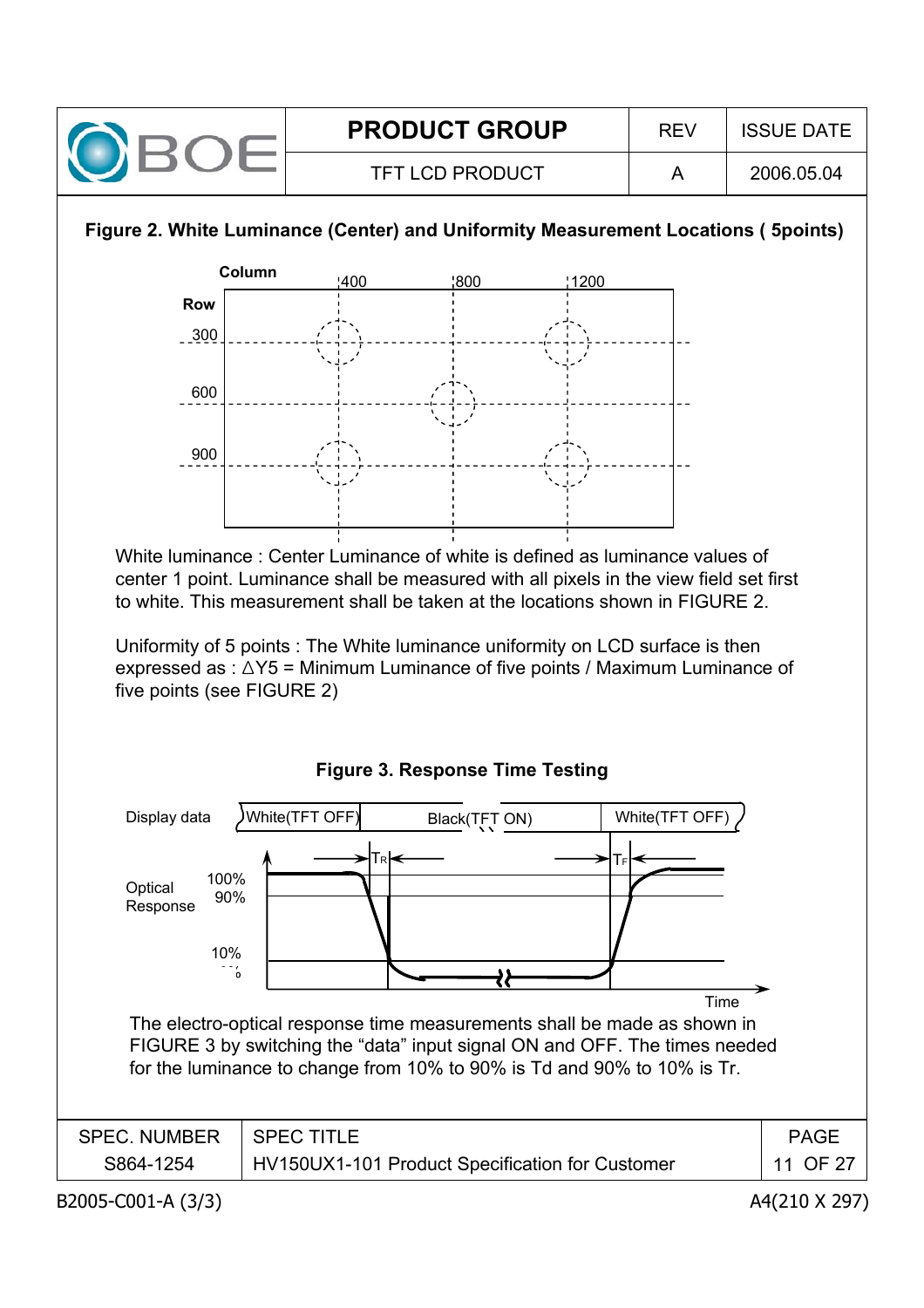![](_page_11_Figure_0.jpeg)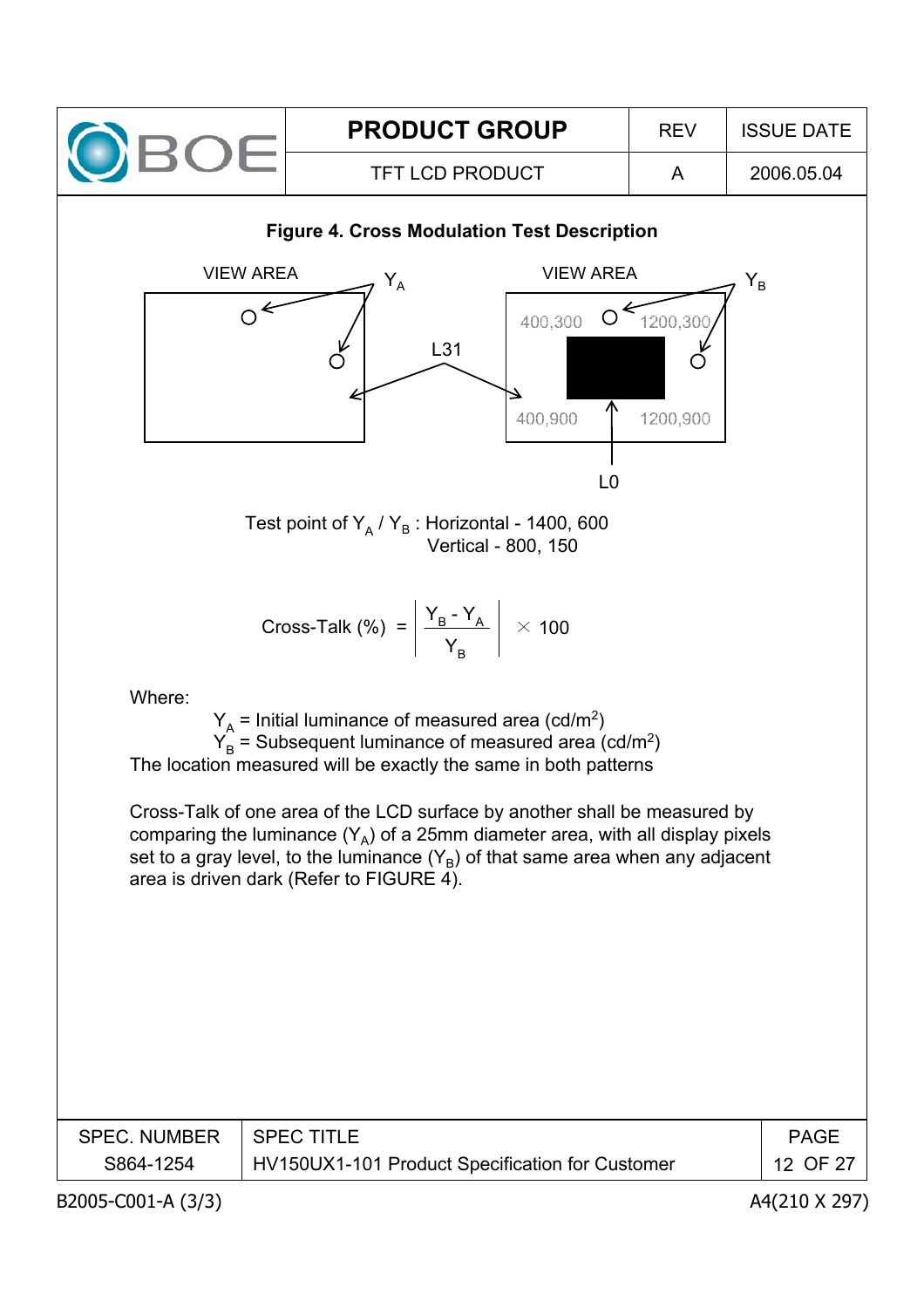|--|--|

## **5.0 INTERFACE CONNECTION.**

#### **5.1 Electrical Interface Connection**

The electronics interface connector is a model FI-XB30S-HFxx manufactured by JAE or equivalent . The mating connector part number is FI-S30S or FI-SE30M or FI-S30S or equivalent . The connector interface pin assignments are listed in Table 5.

| <b>Terminal</b>     | <b>Symbol</b>     | <b>Functions</b>                                            |             |
|---------------------|-------------------|-------------------------------------------------------------|-------------|
| 1                   | <b>GND</b>        | <b>GND</b>                                                  |             |
| 2                   | <b>VDD</b>        | Power Supply: +3.3V (typical)                               |             |
| 3                   | <b>VDD</b>        | Power Supply: +3.3V (typical)                               |             |
| 4                   | <b>NC</b>         | <b>NC</b>                                                   |             |
| 5                   | <b>NC</b>         | <b>NC</b>                                                   |             |
| 6                   | <b>NC</b>         | NC                                                          |             |
| 7                   | <b>NC</b>         | <b>NC</b>                                                   |             |
| 8                   | O_RIN0-           | -LVDS differential data input (R0~R5,G0) (Odd pixel)        |             |
| 9                   | O_RIN0+           | +LVDS differential data input (R0~R5,G0) (Odd pixel)        |             |
| 10                  | <b>VSS</b>        | <b>GND</b>                                                  |             |
| 11                  | O_RIN1-           | -LVDS differential data input (G1~G5,B0,B1) (Odd pixel)     |             |
| 12                  | O_RIN1+           | +LVDS differential data input (G1~G5,B0,B1) (Odd pixel)     |             |
| 13                  | <b>VSS</b>        | <b>GND</b>                                                  |             |
| 14                  | O_RIN2-           | -LVDS differential data input (B2~B5,HS,VS,DE) (Odd pixel)  |             |
| 15                  | O_RIN2+           | +LVDS differential data input (B2~B5,HS,VS,DE) (Odd pixel)  |             |
| 16                  | <b>VSS</b>        | <b>GND</b>                                                  |             |
| 17                  | O_CLKIN-          | -LVDS differential Clock input (Odd pixel)                  |             |
| 18                  | O_CLKIN+          | +LVDS differential Clock input (Odd pixel)                  |             |
| 19                  | <b>VSS</b>        | <b>GND</b>                                                  |             |
| 20                  | E_RINO-           | -LVDS differential data input (R0~R5,G0) (Even pixel)       |             |
| 21                  | E_RIN0+           | +LVDS differential data input (R0~R5,G0) (Even pixel)       |             |
| 22                  | <b>VSS</b>        | <b>GND</b>                                                  |             |
| 23                  | E RIN1-           | -LVDS differential data input (G1~G5,B0,B1) (Even pixel)    |             |
| 24                  | $E_R$ IN1+        | +LVDS differential data input (G1~G5,B0,B1) (Even pixel)    |             |
| 25                  | <b>VSS</b>        | <b>GND</b>                                                  |             |
| 26                  | E RIN2-           | -LVDS differential data input (B2~B5,HS,VS,DE) (Even pixel) |             |
| 27                  | E_RIN2+           | +LVDS differential data input (B2~B5,HS,VS,DE) (Even pixel) |             |
| 28                  | <b>VSS</b>        | <b>GND</b>                                                  |             |
| 29                  | E_CLKIN-          | -LVDS differential Clock input (Even pixel)                 |             |
| 30                  | E_CLKIN+          | +LVDS differential Clock input (Even pixel)                 |             |
| <b>SPEC. NUMBER</b> | <b>SPEC TITLE</b> |                                                             | <b>PAGE</b> |
| S864-1254           |                   | HV150UX1-101 Product Specification for Customer             | 13 OF 27    |

<Table 5. Pin Assignments for the Interface Connector>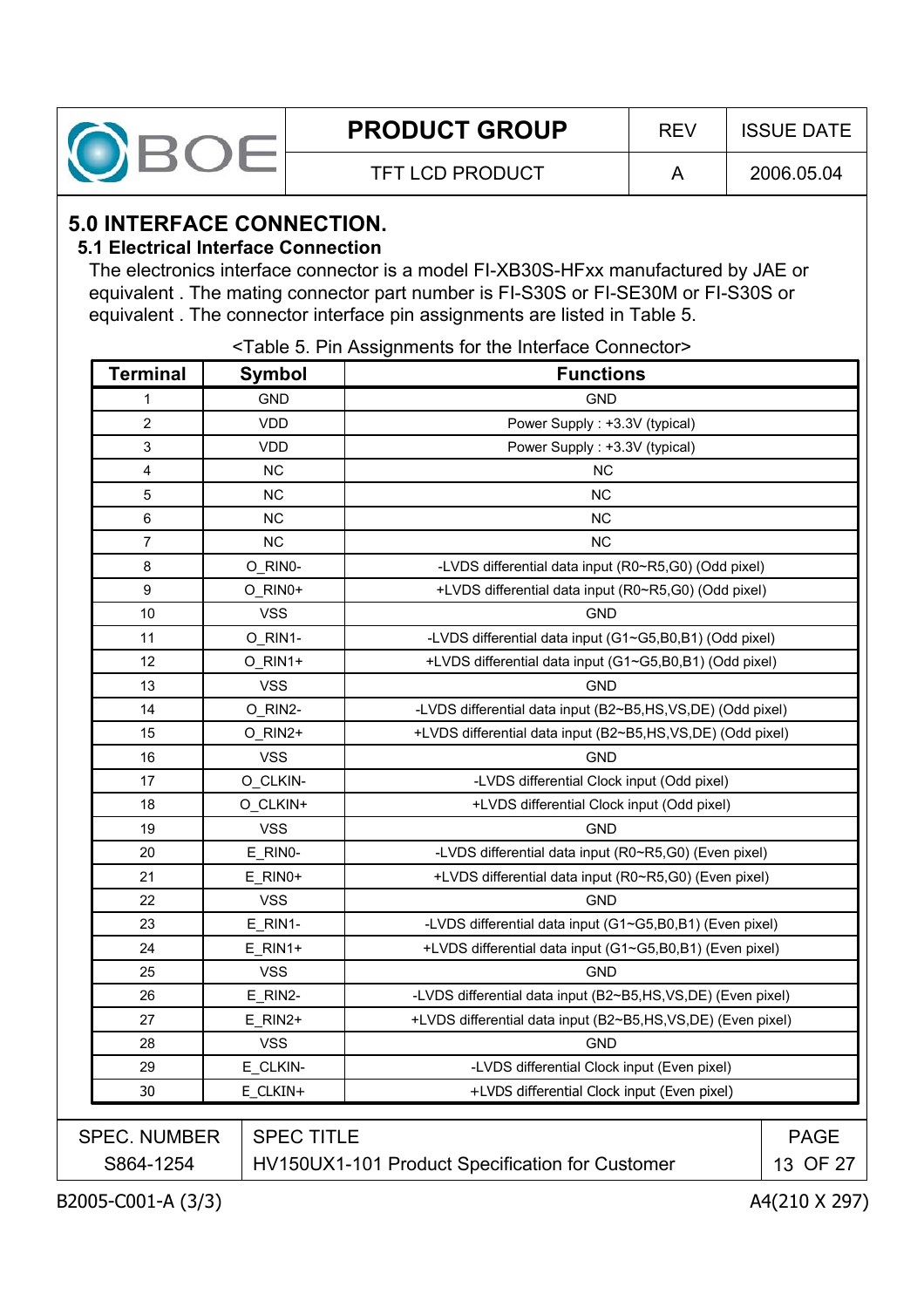![](_page_13_Figure_0.jpeg)

Note. Transmitter : Thine THC63LVDM63A or equivalent. Transmitter is not contained in Module.

#### **5.3.LVDS Input signal**

![](_page_13_Figure_3.jpeg)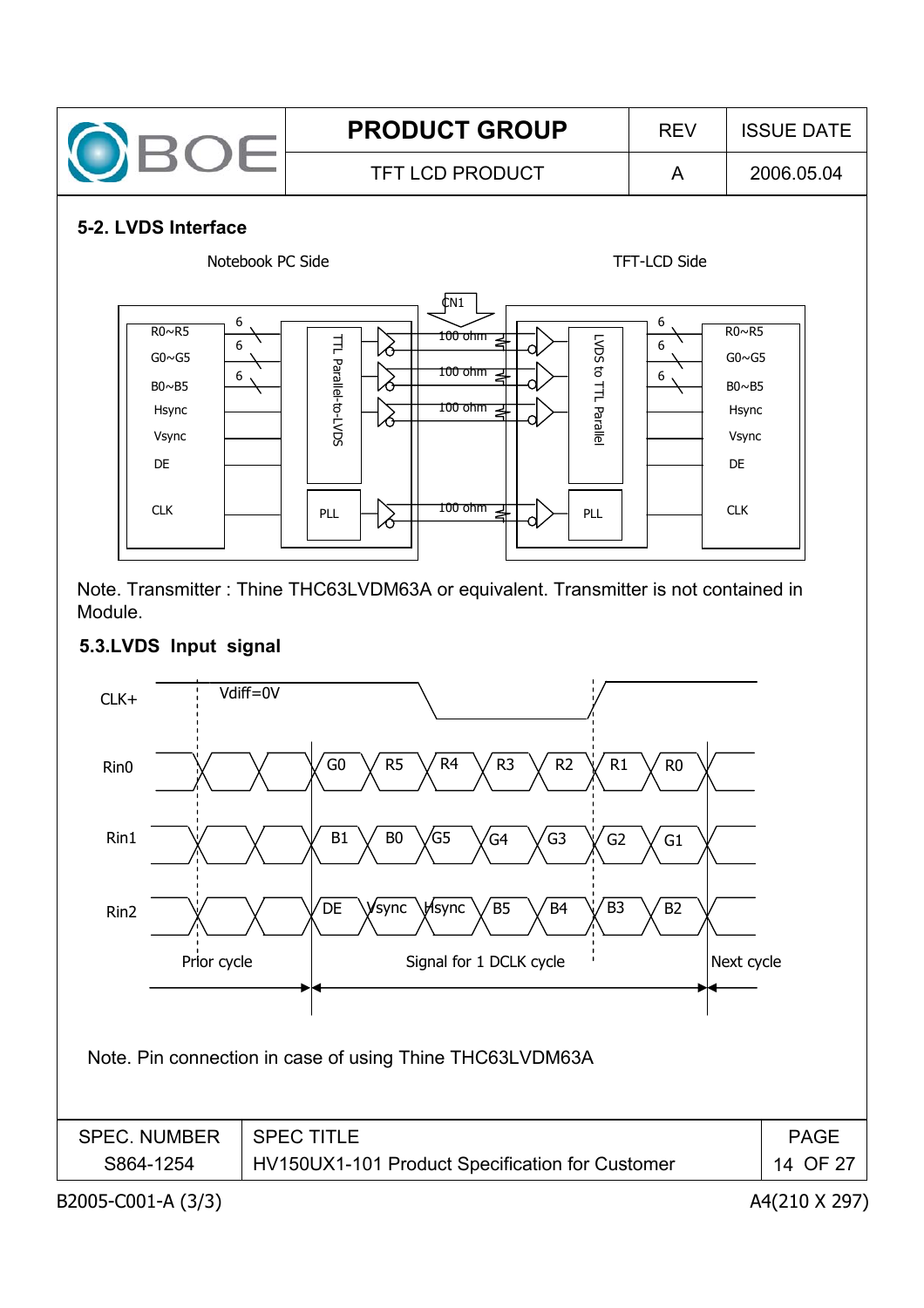![](_page_14_Picture_0.jpeg)

#### <Table 6. Pin connection in case of using Thine THC63LVDM63A>

| <b>Input signal</b> | <b>Transmitter</b> | <b>Input signal</b> | <b>Transmitter</b> |
|---------------------|--------------------|---------------------|--------------------|
| <b>DCLK</b>         | CLK $IN(26)$       | G4                  | TB3(10)            |
| R <sub>0</sub>      | TA0(44)            | G5                  | TB4(12)            |
| R1                  | TA1(45)            | B <sub>0</sub>      | TB5(13)            |
| R2                  | TA2(47)            | B <sub>1</sub>      | TB6(15)            |
| R <sub>3</sub>      | TA3(48)            | <b>B2</b>           | TC0(16)            |
| R <sub>4</sub>      | TA4(1)             | B <sub>3</sub>      | TC1(18)            |
| R <sub>5</sub>      | TA5(3)             | B <sub>4</sub>      | TC2(19)            |
| G <sub>0</sub>      | TA6(4)             | <b>B5</b>           | TC3(20)            |
| G <sub>1</sub>      | TBO(6)             | Hsync               | TC4(22)            |
| G <sub>2</sub>      | TB1(7)             | <b>Vsync</b>        | TC5(23)            |
| G <sub>3</sub>      | TB2(9)             | DE                  | TC6(25)            |

#### **5.4.Back-light Interface**

The Back-light interface connector is a model BHSR-02VS-1 manufactured by JST or equivalent. The connector interface pin assignments are listed in Table 7.

#### <Table 7. Back-light Electrical Interface>

| <b>Terminal No.</b> | <b>Symbol</b>                      | <b>Function</b>                                 | Color       |  |  |  |
|---------------------|------------------------------------|-------------------------------------------------|-------------|--|--|--|
|                     | VL                                 | CCFL Power Supply (High Voltage)                | Pink        |  |  |  |
| $\mathcal{P}$       | CCFL Power Supply (GND Side)<br>GL |                                                 |             |  |  |  |
|                     |                                    |                                                 |             |  |  |  |
|                     |                                    |                                                 |             |  |  |  |
| <b>SPEC. NUMBER</b> | <b>SPEC TITLE</b>                  |                                                 | <b>PAGE</b> |  |  |  |
| S864-1254           |                                    | HV150UX1-101 Product Specification for Customer | 15 OF 27    |  |  |  |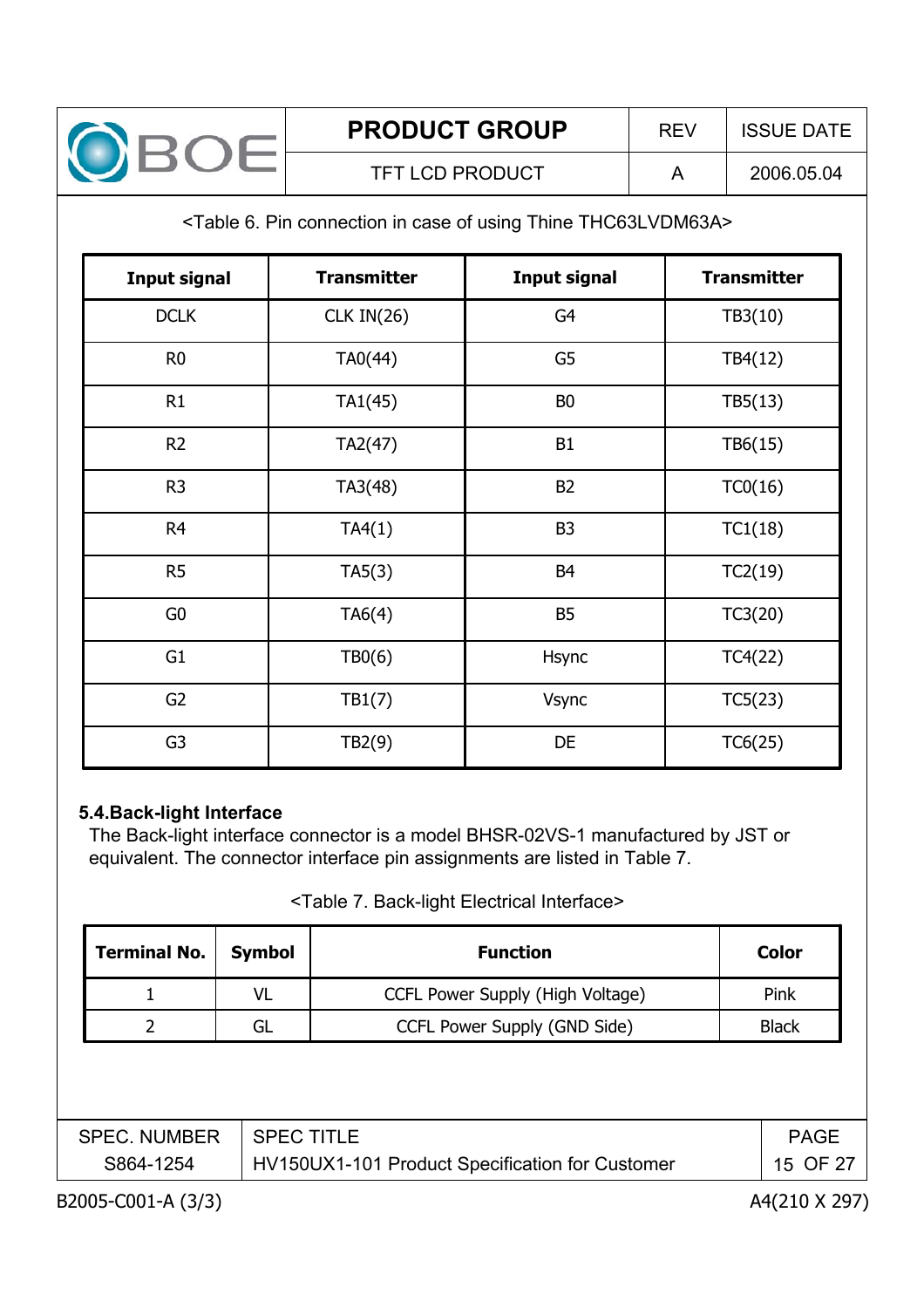![](_page_15_Picture_0.jpeg)

## **6.0. SIGNAL TIMING SPECIFICATION**

The specification of the signal timing parameters are listed in Table 8.

| <b>Item</b>                      | <b>Symbols</b> | Min   | <b>Typ</b> | <b>Max</b> | Unit       |
|----------------------------------|----------------|-------|------------|------------|------------|
| <b>Frame Period</b>              | Τ1             | 28.57 | 16.67      | 15.87      | ms         |
| <b>Vertical Display Period</b>   | T2             |       | 16         |            | ms         |
| <b>One line Scanning Period</b>  | T3             |       | 13.3       |            | us         |
| <b>Horizontal Display Period</b> | T4             |       | 9.9        |            | us         |
| <b>Clock Frequency</b>           | 1/T5           | 47.25 | 81         | 85         | <b>MHz</b> |

<Table 8. Signal Timing Specification.>

## **7.0 SIGNAL TIMING WAVEFORMS**

**7.1 Timing wave forms of interface signal**

![](_page_15_Figure_10.jpeg)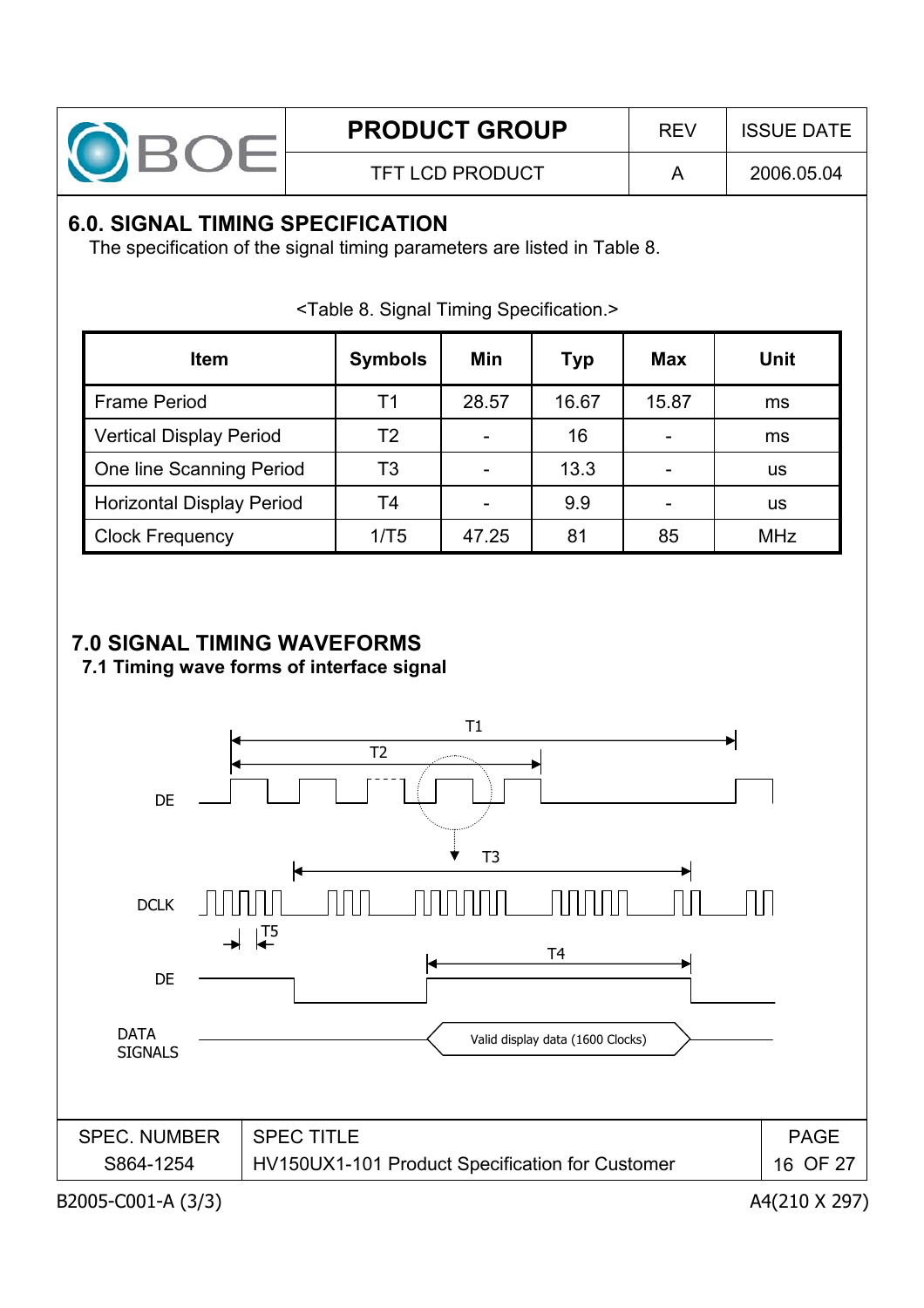![](_page_16_Picture_0.jpeg)

### **7.2 LVDS Rx Interface Timing Parameter**

The specification of the LVDS Rx interface timing parameter is listed in Table 9.

| <b>Item</b>         | <b>Symbol</b>     | Min                     | <b>Typ</b>           | <b>Max</b>              | Unit  | <b>Remark</b> |
|---------------------|-------------------|-------------------------|----------------------|-------------------------|-------|---------------|
| <b>PLL Set</b>      | tRPLL             |                         |                      | 10.0                    | lmsec |               |
| <b>CLKIN Period</b> | tRICP             | 11.77                   | 12.35                | 21.16                   | nsec  |               |
| Input Data 0        | tRIP <sub>0</sub> | $-0.4$                  | 0.0                  | $+0.4$                  | nsec  |               |
| Input Data 1        | tRIP1             | tRICP/7-0.4             | tRICP/7              | tRICP/7+0.4             | nsec  |               |
| Input Data 2        | tRIP2             | $2 \times$ tRICP/7-0.4  | $2 \times$ tRICP/7   | $2 \times$ tRICP/7+0.4  | nsec  |               |
| Input Data 3        | tRIP3             | $3 \times$ tRICP/7-0.4  | $3 \times$ tRICP/7   | $3 \times$ tRICP/7+0.4  | nsec  |               |
| Input Data 4        | tRIP4             | $4 \times$ tRICP/7-0.4  | $4 \times$ tRICP/7   | $ 4 \times$ tRICP/7+0.4 | nsec  |               |
| Input Data 5        | tRIP5             | $15 \times$ tRICP/7-0.4 | $ 5 \times tRICP/7 $ | $15 \times$ tRICP/7+0.4 | nsec  |               |
| Input Data 6        | tRIP <sub>6</sub> | $6 \times$ tRICP/7-0.4  | $ 6 \times tRICP/7 $ | $6 \times$ tRICP/7+0.4  | nsec  |               |

<Table 9. LVDS Rx Interface Timing Specification>

![](_page_16_Figure_8.jpeg)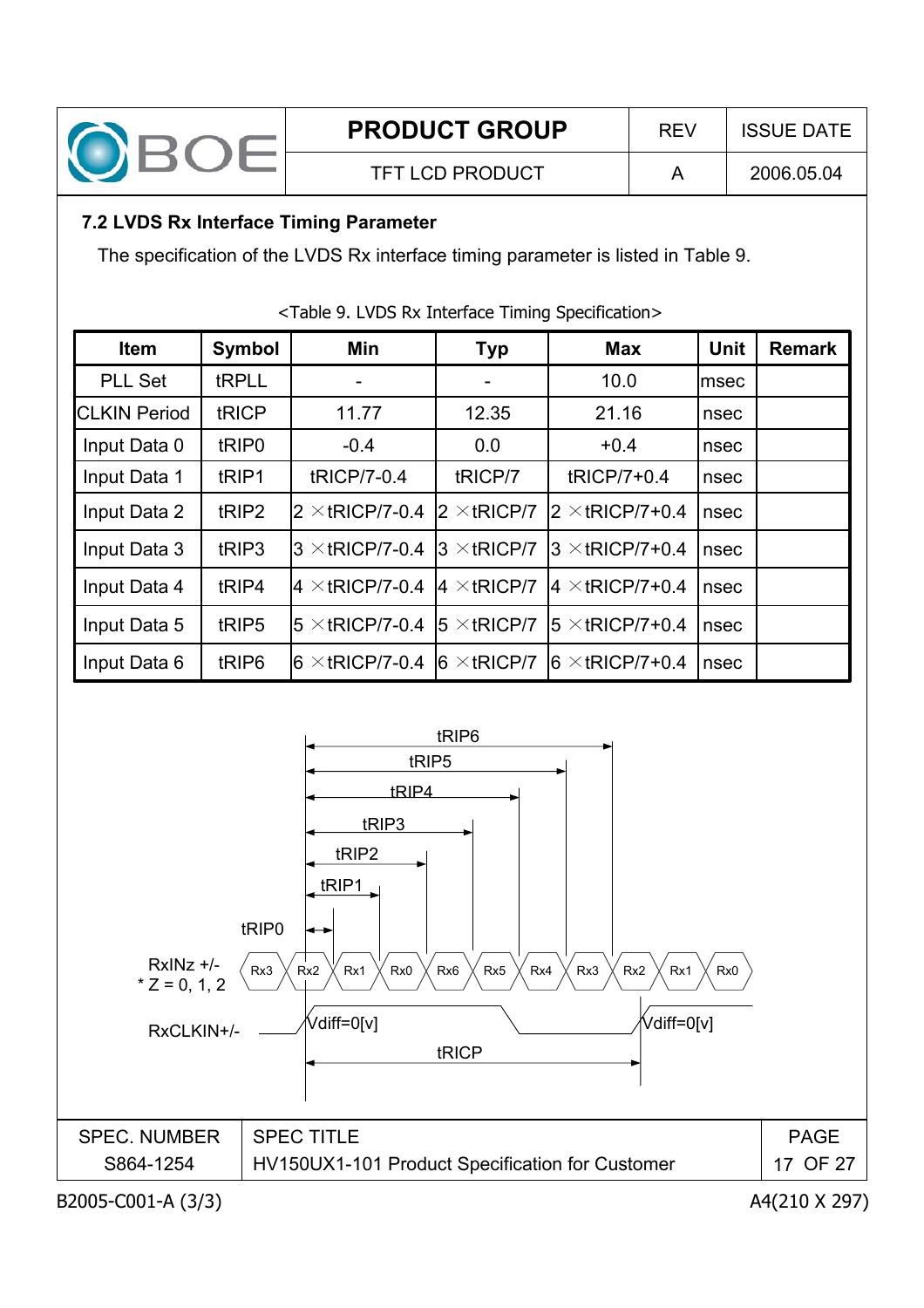![](_page_17_Picture_0.jpeg)

## **8.0 INPUT SIGNALS, BASIC DISPLAY COLORS & GRAY SCALE OF COLORS**

Each color is displayed in sixty-four gray scales from a 6 bit data signal input. A total of 262,144 colors are derived from the resultant 18 bit data. Table 10. shows the input signals, basic display colors and gray scale for each color.

|                                  | Colors &                              |                          |                   |                             |                      |                              |                              | Data signal                                     |                          |                               |                               |                            |                            |                              |                          |                              |                          |                              |                            |
|----------------------------------|---------------------------------------|--------------------------|-------------------|-----------------------------|----------------------|------------------------------|------------------------------|-------------------------------------------------|--------------------------|-------------------------------|-------------------------------|----------------------------|----------------------------|------------------------------|--------------------------|------------------------------|--------------------------|------------------------------|----------------------------|
|                                  | Gray scale                            |                          |                   | R0 R1 R2 R3                 |                      |                              | R4 R5                        | G0 G1                                           |                          | G <sub>2</sub> G <sub>3</sub> |                               |                            | G4 G5                      | B0.                          | B1                       | B <sub>2</sub>               | <b>B3</b>                |                              | <b>B4 B5</b>               |
|                                  | <b>Black</b>                          | 0                        | $\bf{0}$          | $\bf{0}$                    | $\boldsymbol{0}$     | 0                            | $\bf{0}$                     | $\bf{0}$                                        | $\bf{0}$                 | $\bf{0}$                      | $\bf{0}$                      | $\bf{0}$                   | $\bf{0}$                   | $\mathbf 0$                  | $\bf{0}$                 | $\boldsymbol{0}$             | $\bf{0}$                 | $\bf{0}$                     | $\bf{0}$                   |
|                                  | <b>Blue</b>                           | $\mathbf{0}$             | $\bf{0}$          | $\mathbf{0}$                | $\mathbf 0$          | $\mathbf{0}$                 | $\mathbf{0}$                 | $\mathbf{0}$                                    | $\bf{0}$                 | $\mathbf{0}$                  | $\mathbf 0$                   | $\mathbf 0$                | $\mathbf 0$                | 1                            | $\mathbf{1}$             | $\mathbf{1}$                 | 1                        | $\mathbf{1}$                 | $\mathbf{1}$               |
| <b>Basic</b>                     | Green                                 | $\mathbf{0}$             | $\bf{0}$          | $\mathbf{0}$                | $\mathbf 0$          | $\mathbf{0}$                 | $\mathbf{0}$                 | 1                                               | 1                        | 1                             | $\mathbf{1}$                  | 1                          | $\mathbf{1}$               | $\bf{0}$                     | $\mathbf{0}$             | $\mathbf 0$                  | $\bf{0}$                 | $\mathbf{0}$                 | $\mathbf 0$                |
| colors                           | Light Blue                            | $\boldsymbol{0}$         | $\mathbf{0}$      | $\boldsymbol{0}$            | $\boldsymbol{0}$     | $\boldsymbol{0}$             | $\mathbf 0$                  | $\mathbf{1}$                                    | $\mathbf{1}$             | $\mathbf{1}$                  | $\mathbf{1}$                  | $\mathbf{1}$               | $\mathbf{1}$               | $\mathbf{1}$                 | $\mathbf{1}$             | $\mathbf{1}$                 | $\mathbf{1}$             | $\mathbf{1}$                 | $\mathbf{1}$               |
|                                  | Red                                   | $\mathbf{1}$             | 1                 | $\mathbf 1$                 | $\mathbf{1}$         | $\mathbf{1}$                 | $\mathbf{1}$                 | $\mathbf{0}$                                    | $\bf{0}$                 | $\bf{0}$                      | $\boldsymbol{0}$              | $\boldsymbol{0}$           | $\bf{0}$                   | $\mathbf 0$                  | $\mathbf 0$              | $\mathbf 0$                  | $\mathbf 0$              | $\bf{0}$                     | $\boldsymbol{0}$           |
|                                  | Purple                                | 1                        | 1                 | 1                           | 1                    | 1                            | 1                            | $\bf{0}$                                        | $\bf{0}$                 | $\bf{0}$                      | $\bf{0}$                      | $\bf{0}$                   | $\bf{0}$                   | 1                            | 1                        | 1                            | 1                        | 1                            | 1                          |
|                                  | Yellow                                | 1                        | 1                 | 1                           | 1                    | $\mathbf{1}$                 | 1                            | 1                                               | 1                        | 1                             | 1                             | 1                          | $\mathbf{1}$               | $\bf{0}$                     | $\bf{0}$                 | $\mathbf 0$                  | $\bf{0}$                 | $\bf{0}$                     | $\bf{0}$                   |
|                                  | White                                 | 1                        | $\mathbf{1}$      | $\mathbf{1}$                | $\mathbf{1}$         | $\mathbf{1}$                 | $\mathbf{1}$                 | 1                                               | $\mathbf{1}$             | $\mathbf{1}$                  | $\mathbf{1}$                  | $\mathbf{1}$               | $\mathbf{1}$               | 1                            | 1                        | $\mathbf{1}$                 | $\mathbf{1}$             | 1                            | $\mathbf{1}$               |
|                                  | <b>Black</b>                          | $\bf{0}$                 | $\bf{0}$          | $\mathbf{0}$                | $\bf{0}$             | $\mathbf 0$                  | $\bf{0}$                     | $\mathbf 0$                                     | $\bf{0}$                 | $\bf{0}$                      | $\mathbf 0$                   | $\bf{0}$                   | $\bf{0}$                   | $\mathbf{0}$                 | $\mathbf{0}$             | $\bf{0}$                     | $\mathbf{0}$             | $\mathbf{0}$                 | $\mathbf 0$                |
|                                  | $\triangle$                           | $\mathbf{1}$             | $\bf{0}$          | $\mathbf 0$                 | $\boldsymbol{0}$     | $\boldsymbol{0}$             | $\mathbf{0}$                 | $\boldsymbol{0}$                                | $\mathbf 0$              | $\boldsymbol{0}$              | $\boldsymbol{0}$              | $\mathbf 0$                | $\bf{0}$                   | $\mathbf{0}$                 | $\mathbf{0}$             | $\boldsymbol{0}$             | $\mathbf 0$              | $\mathbf{0}$                 | $\boldsymbol{0}$           |
| Gray                             | Darker                                | $\mathbf{0}$             | $\mathbf{1}$      | $\mathbf{0}$                | $\mathbf 0$          | $\mathbf{0}$                 | $\mathbf{0}$                 | $\mathbf{0}$                                    | $\mathbf{0}$             | $\mathbf{0}$                  | $\mathbf{0}$                  | $\mathbf{0}$               | $\boldsymbol{0}$           | $\Omega$                     | $\overline{0}$           | $\mathbf{0}$                 | $\mathbf 0$              | $\mathbf{0}$                 | $\bf{0}$                   |
| scale                            | $\triangle$<br>$\bigtriangledown$     |                          |                   |                             |                      |                              |                              |                                                 |                          |                               |                               |                            |                            |                              |                          |                              |                          |                              |                            |
| of                               |                                       |                          |                   |                             |                      |                              |                              |                                                 |                          |                               |                               |                            |                            |                              |                          |                              |                          |                              |                            |
| Red                              | <b>Brighter</b><br>$\bigtriangledown$ | $\mathbf{1}$             | $\mathbf{0}$      | $\mathbf{1}$                | 1                    | $\mathbf{1}$                 | $\mathbf{1}$                 | $\mathbf 0$                                     | $\bf{0}$                 | $\mathbf 0$                   | $\bf{0}$                      | $\bf{0}$                   | $\boldsymbol{0}$           | $\bf{0}$                     | $\bf{0}$                 | $\bf{0}$                     | $\bf{0}$                 | $\bf{0}$                     | $\bf{0}$                   |
|                                  | Red                                   | $\bf{0}$<br>$\mathbf{1}$ | 1<br>$\mathbf{1}$ | $\mathbf{1}$<br>$\mathbf 1$ | 1<br>$\mathbf{1}$    | $\mathbf{1}$<br>$\mathbf{1}$ | $\mathbf{1}$<br>$\mathbf{1}$ | $\bf{0}$<br>$\overline{0}$                      | $\bf{0}$<br>$\mathbf{0}$ | $\bf{0}$<br>$\overline{0}$    | $\mathbf 0$<br>$\overline{0}$ | $\bf{0}$<br>$\overline{0}$ | $\bf{0}$<br>$\overline{0}$ | $\mathbf{0}$<br>$\mathbf{0}$ | $\bf{0}$<br>$\mathbf{0}$ | $\mathbf{0}$<br>$\mathbf{0}$ | $\mathbf{0}$<br>$\bf{0}$ | $\mathbf{0}$<br>$\mathbf{0}$ | $\bf{0}$<br>$\overline{0}$ |
|                                  | <b>Black</b>                          | $\bf{0}$                 | $\bf{0}$          | $\bf{0}$                    |                      | $\bf{0}$                     | $\bf{0}$                     | $\bf{0}$                                        | $\bf{0}$                 | $\bf{0}$                      | $\bf{0}$                      | $\bf{0}$                   | $\bf{0}$                   | $\bf{0}$                     |                          | $\bf{0}$                     |                          | $\mathbf 0$                  | $\boldsymbol{0}$           |
|                                  | $\triangle$                           | $\bf{0}$                 | $\mathbf{0}$      | $\bf{0}$                    | $\bf{0}$<br>$\bf{0}$ | $\mathbf{0}$                 | $\mathbf{0}$                 | $\mathbf{1}$                                    | $\bf{0}$                 | $\bf{0}$                      | $\bf{0}$                      | $\bf{0}$                   | $\boldsymbol{0}$           | $\mathbf{0}$                 | $\bf{0}$<br>$\bf{0}$     | $\bf{0}$                     | $\bf{0}$<br>$\mathbf{0}$ | $\bf{0}$                     | $\bf{0}$                   |
|                                  | Darker                                | $\mathbf 0$              | $\bf{0}$          | $\mathbf 0$                 | $\mathbf 0$          | $\mathbf 0$                  | $\mathbf{0}$                 | $\mathbf 0$                                     | $\mathbf{1}$             | $\bf{0}$                      | $\boldsymbol{0}$              | $\mathbf 0$                | $\mathbf 0$                | $\mathbf{0}$                 | $\mathbf 0$              | $\bf{0}$                     | $\mathbf 0$              | $\mathbf 0$                  | $\bf{0}$                   |
| Gray<br>scale                    | $\triangle$                           |                          |                   |                             |                      |                              |                              |                                                 |                          |                               |                               |                            |                            |                              |                          |                              |                          |                              |                            |
| of                               | $\bigtriangledown$                    |                          |                   |                             |                      |                              |                              |                                                 |                          |                               |                               |                            |                            |                              |                          |                              |                          |                              |                            |
| Green                            | <b>Brighter</b>                       | $\bf{0}$                 | $\mathbf 0$       | $\bf{0}$                    | $\bf{0}$             | $\mathbf 0$                  | $\mathbf 0$                  | $\mathbf{1}$                                    | $\boldsymbol{0}$         | $\mathbf{1}$                  | 1                             | 1                          | $\mathbf{1}$               | $\bf{0}$                     | $\mathbf 0$              | $\bf{0}$                     | $\bf{0}$                 | $\mathbf{0}$                 | $\bf{0}$                   |
|                                  | $\bigtriangledown$                    | $\mathbf{0}$             | $\bf{0}$          | $\mathbf{0}$                | $\bf{0}$             | $\mathbf{0}$                 | $\mathbf{0}$                 | $\mathbf 0$                                     | $\mathbf{1}$             | $\mathbf{1}$                  | 1                             | $\mathbf{1}$               | $\mathbf{1}$               | $\mathbf{0}$                 | $\bf{0}$                 | $\bf{0}$                     | $\mathbf{0}$             | $\mathbf{0}$                 | $\boldsymbol{0}$           |
|                                  | Green                                 | $\mathbf{0}$             | $\bf{0}$          | $\bf{0}$                    | $\bf{0}$             | 0                            | $\bf{0}$                     | 1                                               | 1                        | 1                             | 1                             | 1                          | $\mathbf{1}$               | $\mathbf{0}$                 | $\bf{0}$                 | $\bf{0}$                     | $\bf{0}$                 | $\mathbf{0}$                 | $\bf{0}$                   |
|                                  | <b>Black</b>                          | 0                        | $\bf{0}$          | $\bf{0}$                    | $\bf{0}$             | $\bf{0}$                     | $\bf{0}$                     | $\bf{0}$                                        | $\bf{0}$                 | $\bf{0}$                      | $\bf{0}$                      | $\bf{0}$                   | $\mathbf 0$                | $\bf{0}$                     | $\bf{0}$                 | $\bf{0}$                     | $\bf{0}$                 | $\bf{0}$                     | $\boldsymbol{0}$           |
|                                  | $\triangle$                           | $\bf{0}$                 | $\bf{0}$          | $\mathbf 0$                 | $\bf{0}$             | $\mathbf{0}$                 | $\mathbf{0}$                 | $\mathbf 0$                                     | $\mathbf 0$              | $\bf{0}$                      | $\mathbf 0$                   | $\mathbf 0$                | $\bf{0}$                   | $\mathbf{1}$                 | $\bf{0}$                 | $\mathbf 0$                  | $\mathbf{0}$             | $\mathbf{0}$                 | $\bf{0}$                   |
| Gray                             | Darker                                | $\mathbf{0}$             | $\mathbf{0}$      | $\mathbf{0}$                | $\mathbf{0}$         | $\Omega$                     | $\Omega$                     | $\mathbf{0}$                                    | $\mathbf{0}$             | $\mathbf{0}$                  | $\mathbf{0}$                  | $\mathbf{0}$               | $\mathbf 0$                | $\Omega$                     | $\mathbf{1}$             | $\mathbf{0}$                 | $\mathbf{0}$             | $\mathbf{0}$                 | $\mathbf 0$                |
| scale                            | $\triangle$                           |                          |                   |                             |                      |                              |                              |                                                 |                          |                               |                               |                            |                            |                              |                          |                              |                          |                              |                            |
| of                               | $\bigtriangledown$                    |                          |                   |                             |                      |                              |                              |                                                 |                          |                               |                               |                            |                            |                              |                          |                              |                          |                              |                            |
| <b>B</b> lue                     | <b>Brighter</b>                       | 0                        | $\bf{0}$          | $\bf{0}$                    | 0                    | $\bf{0}$                     | $\bf{0}$                     | $\bf{0}$                                        | $\bf{0}$                 | 0                             | $\bf{0}$                      | $\bf{0}$                   | $\bf{0}$                   | 1                            | $\mathbf 0$              | 1                            | 1                        | 1                            | 1                          |
|                                  | $\bigtriangledown$                    | $\bf{0}$                 | $\bf{0}$          | $\bf{0}$                    | $\bf{0}$             | $\mathbf{0}$                 | $\bf{0}$                     | $\mathbf{0}$                                    | $\bf{0}$                 | $\bf{0}$                      | $\mathbf{0}$                  | $\bf{0}$                   | $\boldsymbol{0}$           | $\bf{0}$                     | $\mathbf{1}$             | $\mathbf{1}$                 | $\mathbf{1}$             | $\mathbf{1}$                 | 1                          |
|                                  | <b>Blue</b>                           | $\bf{0}$                 | $\bf{0}$          | $\mathbf{0}$                | $\mathbf 0$          | $\mathbf 0$                  | $\overline{0}$               | $\mathbf{0}$                                    | $\bf{0}$                 | $\mathbf 0$                   | $\mathbf{0}$                  | $\mathbf{0}$               | $\overline{0}$             | $\mathbf{1}$                 | $\mathbf{1}$             | $\mathbf{1}$                 | $\mathbf{1}$             | $\mathbf{1}$                 | $\mathbf{1}$               |
|                                  | <b>Black</b>                          | $\mathbf{0}$             | $\bf{0}$          | $\mathbf{0}$                | $\bf{0}$             | $\mathbf{0}$                 | $\overline{0}$               | $\bf{0}$                                        | $\bf{0}$                 | $\bf{0}$                      | $\mathbf{0}$                  | $\bf{0}$                   | $\overline{0}$             | $\bf{0}$                     | $\bf{0}$                 | $\bf{0}$                     | $\mathbf{0}$             | $\mathbf{0}$                 | $\bf{0}$                   |
| Gray                             | $\triangle$                           | $\mathbf{1}$             | $\mathbf 0$       | $\boldsymbol{0}$            | $\boldsymbol{0}$     | $\mathbf 0$                  | $\mathbf 0$                  | $\mathbf{1}$                                    | $\mathbf 0$              | $\boldsymbol{0}$              | $\boldsymbol{0}$              | $\mathbf 0$                | $\boldsymbol{0}$           | $\mathbf{1}$                 | $\mathbf 0$              | $\boldsymbol{0}$             | $\mathbf 0$              | $\mathbf 0$                  | $\boldsymbol{0}$           |
| scale                            | Darker                                | $\mathbf{0}$             | $\mathbf{1}$      | $\mathbf{0}$                | $\mathbf 0$          | $\mathbf{0}$                 | $\mathbf{O}$                 | $\mathbf{0}$                                    | $\mathbf{1}$             | $\mathbf{O}$                  | $\mathbf{0}$                  | $\mathbf{O}$               | $\mathbf{0}$               | $\Omega$                     | $\mathbf{1}$             | $\mathbf{0}$                 | $\mathbf 0$              | $\mathbf{0}$                 | $\bf{0}$                   |
|                                  | $\triangle$                           |                          |                   |                             | T                    |                              |                              |                                                 |                          |                               |                               |                            |                            |                              |                          |                              |                          |                              |                            |
| of                               |                                       |                          |                   |                             |                      |                              |                              |                                                 |                          |                               |                               |                            |                            |                              |                          |                              |                          |                              |                            |
| White                            | $\bigtriangledown$                    |                          |                   |                             |                      |                              |                              |                                                 |                          |                               |                               |                            |                            |                              |                          |                              |                          |                              |                            |
| $\&$                             | <b>Brighter</b>                       | 1                        | $\bf{0}$          | $\mathbf{1}$                | 1                    | $\mathbf{1}$                 | $\mathbf{1}$                 | $\mathbf{1}$                                    | $\boldsymbol{0}$         | $\mathbf{1}$                  | $\mathbf{1}$                  | $\mathbf{1}$               | $\mathbf{1}$               | $\mathbf{1}$                 | $\mathbf 0$              | $\mathbf{1}$                 | 1                        | $\mathbf{1}$                 | $\mathbf{1}$               |
| <b>Black</b>                     | $\bigtriangledown$                    | $\mathbf{0}$             | $1 \quad 1$       |                             | $\mathbf{1}$         | $\mathbf{1}$                 | $\mathbf{1}$                 |                                                 |                          |                               | $0 \t1 \t1 \t1$               | 1                          | $\bar{\mathcal{A}}$        | $\mathbf{0}$                 | $\mathbf{1}$             | $\mathbf{1}$                 | $\mathbf{1}$             | $\mathbf{1}$                 | $\mathbf{1}$               |
|                                  | White                                 |                          |                   |                             |                      |                              |                              |                                                 |                          |                               |                               |                            |                            |                              |                          |                              |                          |                              |                            |
|                                  |                                       |                          |                   |                             |                      |                              |                              |                                                 |                          |                               |                               |                            |                            |                              |                          |                              |                          |                              |                            |
|                                  |                                       | <b>SPEC TITLE</b>        |                   |                             |                      |                              |                              |                                                 |                          |                               |                               |                            |                            |                              |                          |                              |                          |                              | <b>PAGE</b>                |
| <b>SPEC. NUMBER</b><br>S864-1254 |                                       |                          |                   |                             |                      |                              |                              | HV150UX1-101 Product Specification for Customer |                          |                               |                               |                            |                            |                              |                          |                              |                          |                              | 18 OF 27                   |

<Table 10. Input signals, Basic display colors and Gray scale for each color.>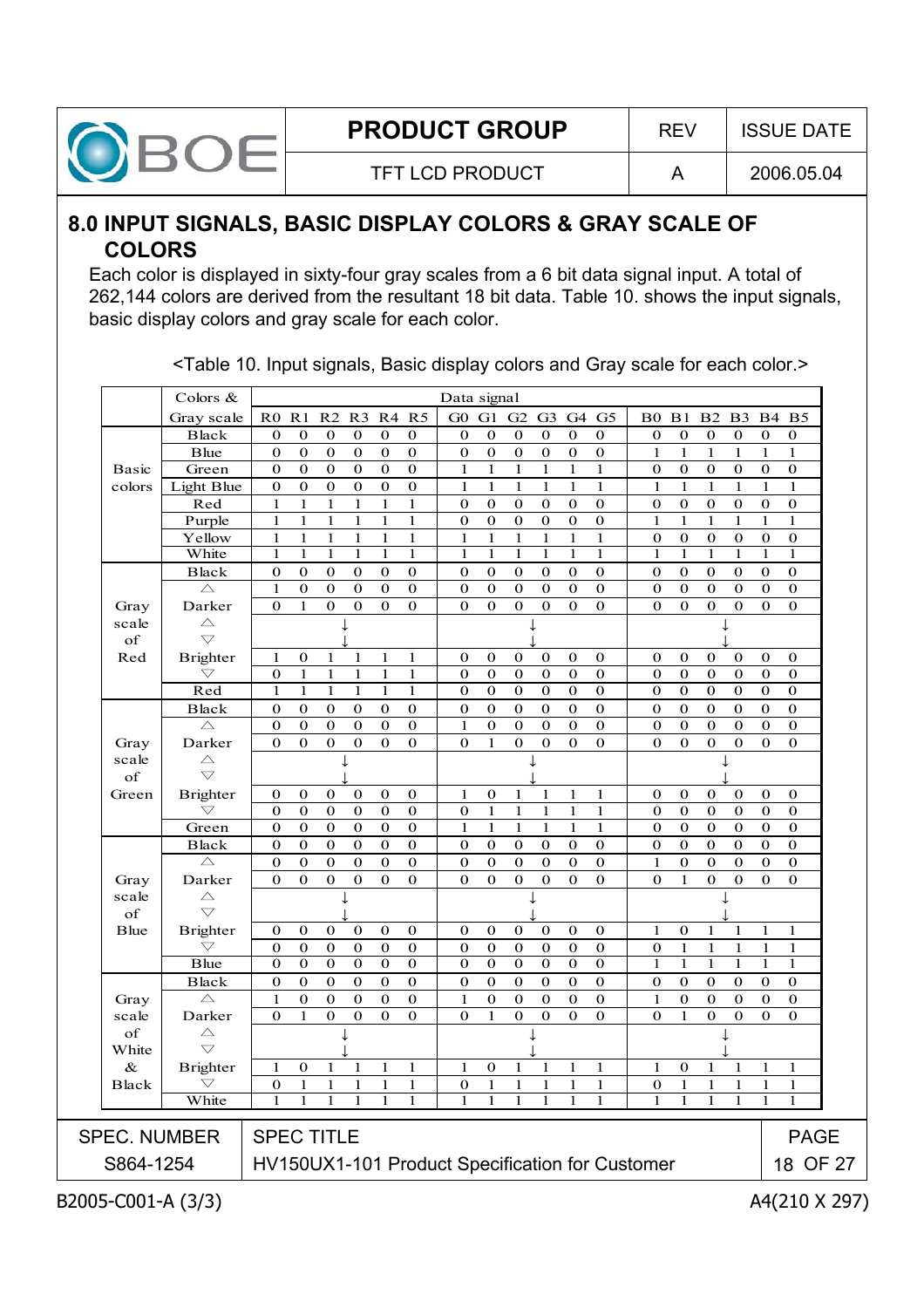|                                                                                                                                                                                                                                                                               |    | <b>PRODUCT GROUP</b>                                                                                                                    | <b>REV</b>            | <b>ISSUE DATE</b> |  |  |  |  |
|-------------------------------------------------------------------------------------------------------------------------------------------------------------------------------------------------------------------------------------------------------------------------------|----|-----------------------------------------------------------------------------------------------------------------------------------------|-----------------------|-------------------|--|--|--|--|
|                                                                                                                                                                                                                                                                               |    | <b>TFT LCD PRODUCT</b>                                                                                                                  | A                     | 2006.05.04        |  |  |  |  |
| 9.0 POWER SEQUENCE<br>To prevent a latch-up or DC operation of the LCD module, the power on/off sequence shall<br>be as shown in below                                                                                                                                        |    |                                                                                                                                         |                       |                   |  |  |  |  |
| Power Supply                                                                                                                                                                                                                                                                  | 0V | 0.9VDD<br>0.9VDD<br>0.1VDD<br>Τ1<br>T <sub>5</sub>                                                                                      | $-0.1VDD$<br>T7<br>T6 |                   |  |  |  |  |
| <b>Interface Signal</b>                                                                                                                                                                                                                                                       | 0V | Valid<br>T3<br>T4                                                                                                                       |                       |                   |  |  |  |  |
| Back-light                                                                                                                                                                                                                                                                    |    | 0V                                                                                                                                      |                       |                   |  |  |  |  |
|                                                                                                                                                                                                                                                                               |    | $T1 \leq 10$ ms<br>$0 \leq T2 \leq 50$ ms<br>200ms $\leq$ T3<br>$0 \leq T4$<br>$0 \leq T5$<br>$0 \leq T6 \leq 10$ ms<br>150ms $\leq$ T7 |                       |                   |  |  |  |  |
| Notes : 1. When the power supply VDD is 0V, Keep the level of input signals on the low or keep<br>high impedance.<br>2. Do not keep the interface signal high impedance when power is on.<br>Back Light must be turn on after power for logic and interface signal are valid. |    |                                                                                                                                         |                       |                   |  |  |  |  |
| <b>SPEC. NUMBER</b>                                                                                                                                                                                                                                                           |    | <b>SPEC TITLE</b>                                                                                                                       |                       | <b>PAGE</b>       |  |  |  |  |
| S864-1254                                                                                                                                                                                                                                                                     |    | HV150UX1-101 Product Specification for Customer                                                                                         |                       | 19 OF 27          |  |  |  |  |
| B2005-C001-A (3/3)                                                                                                                                                                                                                                                            |    |                                                                                                                                         |                       | A4(210 X 297)     |  |  |  |  |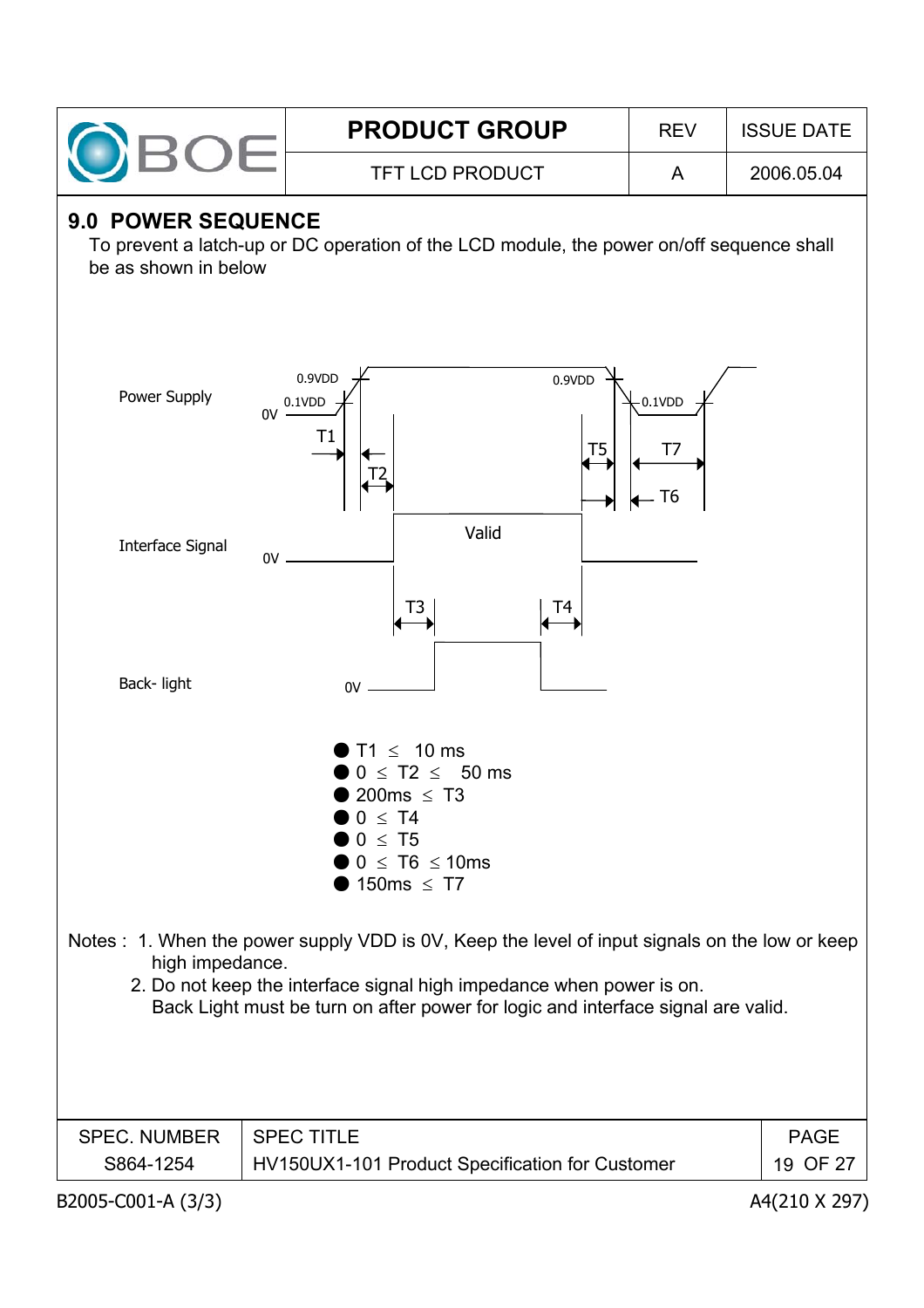| <b>PRODUCT GROUP</b> | RFV | <b>ISSUE DATE</b> |
|----------------------|-----|-------------------|
| TFT LCD PRODUCT      |     | 2006.05.04        |

### **10.0 MECHANICAL CHARACTERISTICS**

#### **10.1 Dimensional Requirements**

FIGURE 5 (located in Appendix) shows mechanical outlines for the model HV150UX1-101. Other parameters are shown in Table 11.

| <b>Parameter</b>    | <b>Specification</b>                                | Unit |
|---------------------|-----------------------------------------------------|------|
| Dimensional outline | $317.3 \pm 0.5 \times 242.0 \pm 0.5 \times 6.5$ max | mm   |
| Weight              | 540g (typ.)                                         | gram |
|                     | Connector: BHSR-02VS-1                              |      |
| Back-light          | CCFL, Horizontal & Bottom side lamp type            |      |
|                     | Lamp wire Length: $85.0 \pm 5.0$                    | mm   |

#### <Table 11. Dimensional Parameters>

#### **10.2 Mounting**

See FIGURE 5. (shown in Appendix)

#### **10.3 Anti-Glare and Polarizer Hardness.**

The surface of the LCD has an anti-glare coating to minimize reflection and a coating to reduce scratching.

#### **10.4 Light Leakage**

There shall not be visible light from the back-lighting system around the edges of the screen as seen from a distance 50cm from the screen with an overhead light level of 350lux.

| SPEC. NUMBER   SPEC TITLE |                                                 | <b>PAGE</b> |
|---------------------------|-------------------------------------------------|-------------|
| S864-1254                 | HV150UX1-101 Product Specification for Customer | 20 OF 27    |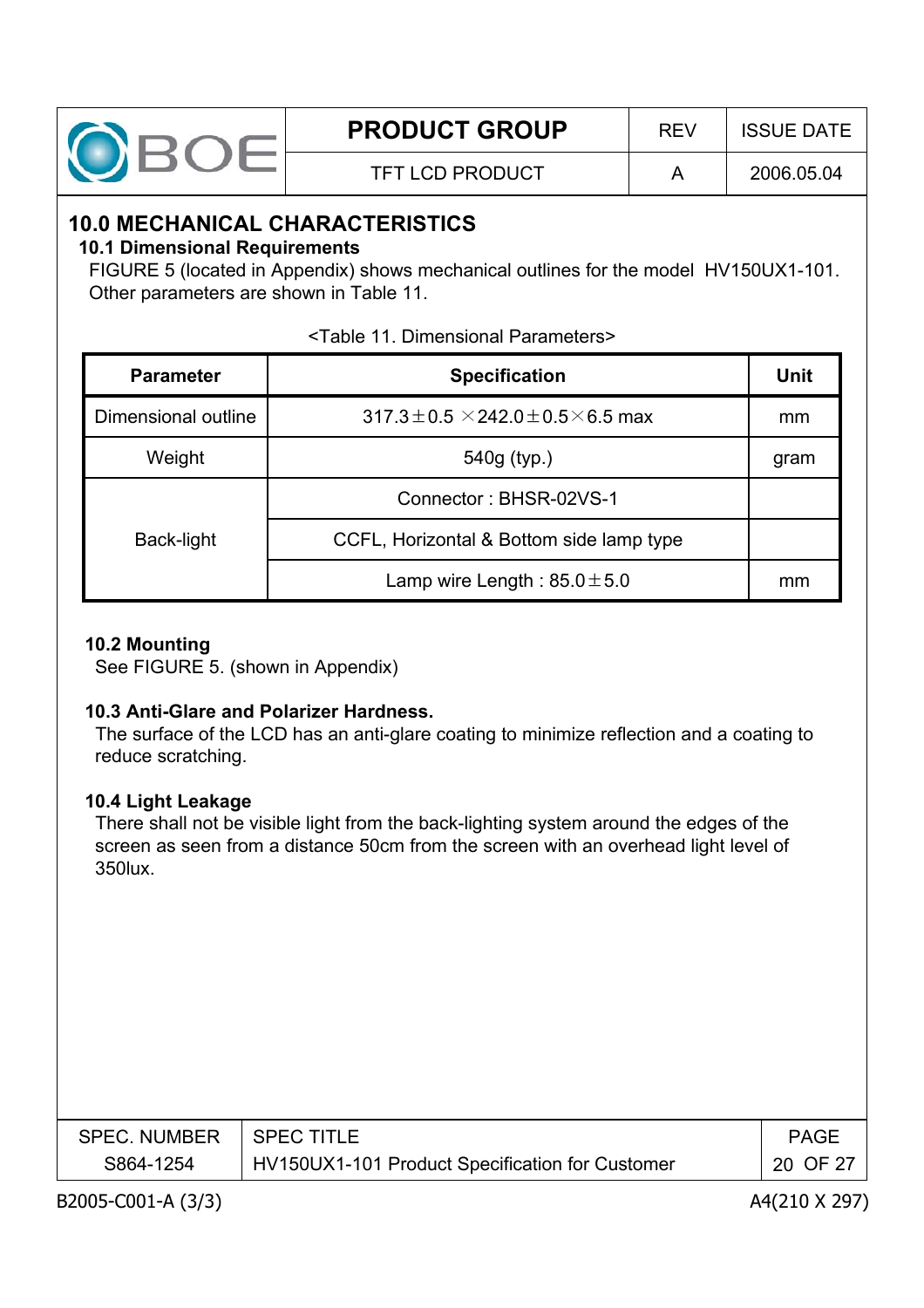![](_page_20_Picture_0.jpeg)

## **11.0 RELIABLITY TEST**

The Reliability test items and its conditions are shown in below.

<Table 12. Reliability test>

| <b>No</b>      | <b>Test Items</b>                                  | <b>Conditions</b>                                                             |
|----------------|----------------------------------------------------|-------------------------------------------------------------------------------|
| 1              | High temperature storage test                      | Ta = 60 $\degree$ C, 240 hrs                                                  |
| 2              | Low temperature storage test                       | Ta = -20 $\degree$ C, 240 hrs                                                 |
| 3              | High temperature & high humidity<br>operation test | Ta = 50 $\degree$ C, 80%RH, 240hrs                                            |
| $\overline{4}$ | High temperature operation test                    | Ta = 50 $\degree$ C, 240hrs                                                   |
| 5              | Low temperature operation test                     | Ta = $0^\circ$ C, 240hrs                                                      |
| 6              | Thermal shock                                      | Ta = -20 °C $\leftrightarrow$ 60 °C (0.5 hr), 100 cycle                       |
| 7              | <b>Vibration test</b><br>(non-operating)           | 1.5G, 10~300Hz for X, Y, Z axis<br>30 minutes for each axis                   |
| 8              | Shock test<br>(non-operating)                      | 220G, 2msec, half sine (6 times)                                              |
| 9              | Electro-static discharge test<br>(non-operating)   | Air<br>: 150 pF, 330 $\Omega$ , 15 KV<br>Contact : 150 pF, $330\Omega$ , 8 KV |

| SPEC. NUMBER   SPEC TITLE |                                                 | PAGE     |
|---------------------------|-------------------------------------------------|----------|
| S864-1254                 | HV150UX1-101 Product Specification for Customer | 21 OF 27 |
|                           |                                                 |          |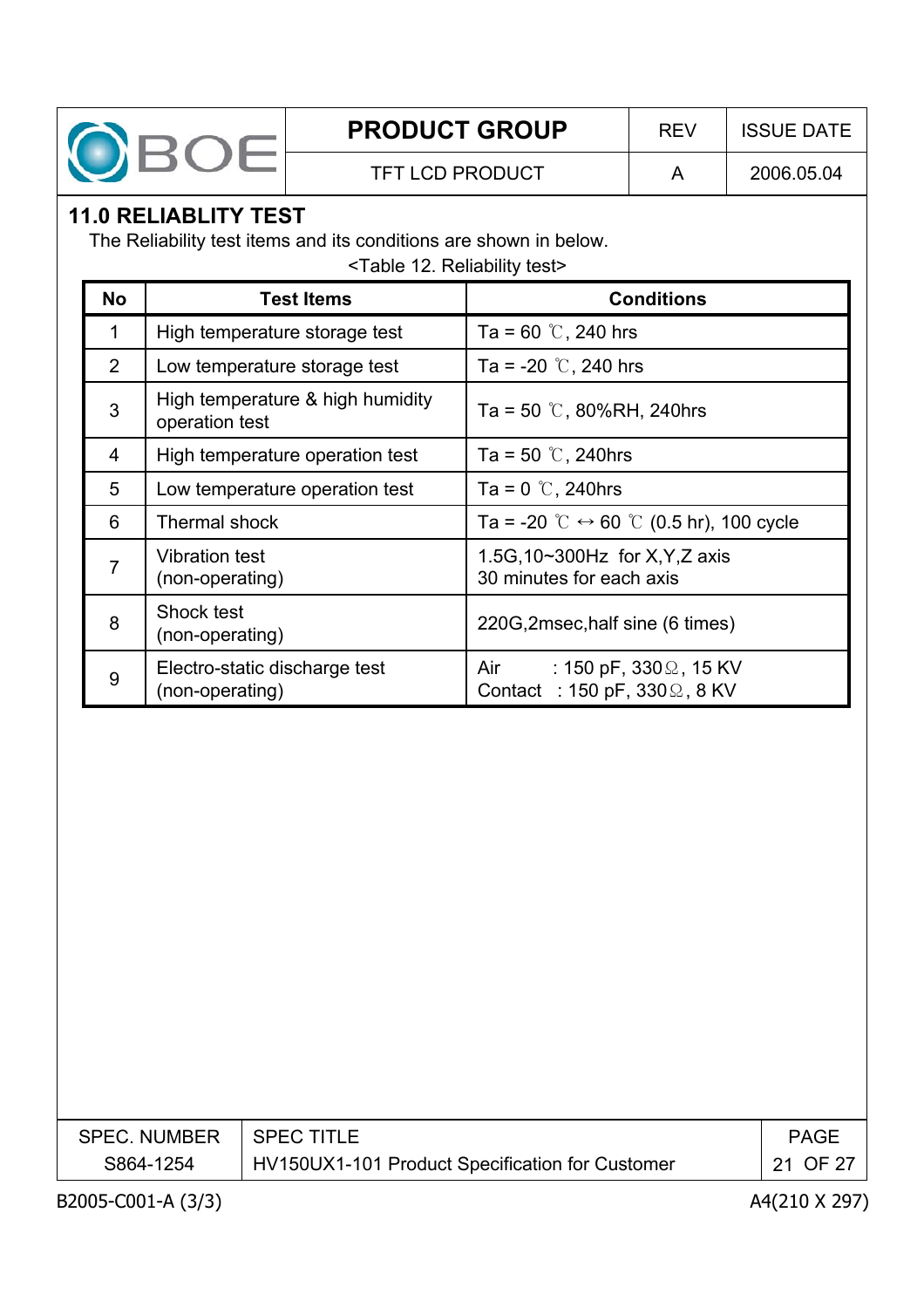![](_page_21_Picture_0.jpeg)

## **12.0 HANDLING & CAUTIONS**

- (1) Cautions when taking out the module
- Pick the pouch only, when taking out module from a shipping package.
- (2) Cautions for handling the module
	- As the electrostatic discharges may break the LCD module, handle the LCD module with care. Peel a protection sheet off from the LCD panel surface as slowly as possible.
	- As the LCD panel and back light element are made from fragile glass material, impulse and pressure to the LCD module should be avoided.
	- As the surface of the polarizer is very soft and easily scratched, use a soft dry cloth without chemicals for cleaning.
	- Do not pull the interface connector in or out while the LCD module is operating.
	- Put the module display side down on a flat horizontal plane.
	- Handle connectors and cables with care.
- (3) Cautions for the operation
	- When the module is operating, do not lose CLK, ENAB signals. If any one of these signals is lost, the LCD panel would be damaged.
	- Obey the supply voltage sequence. If wrong sequence is applied, the module would be damaged.
- (4) Cautions for the atmosphere
	- Dew drop atmosphere should be avoided.
	- Do not store and/or operate the LCD module in a high temperature and/or humidity atmosphere. Storage in an electro-conductive polymer packing pouch and under relatively low temperature atmosphere is recommended.
- (5) Cautions for the module characteristics
	- Do not apply fixed pattern data signal to the LCD module at product aging.
	- Applying fixed pattern for a long time may cause image sticking.
- (6) Other cautions
	- Do not disassemble and/or re-assemble LCD module.
	- Do not re-adjust variable resistor or switch etc.
	- When returning the module for repair or etc., Please pack the module not to be broken. We recommend to use the original shipping packages.

| SPEC. NUMBER | I SPEC TITLE.                                   | <b>PAGE</b> |
|--------------|-------------------------------------------------|-------------|
| S864-1254    | HV150UX1-101 Product Specification for Customer | 22 OF 27    |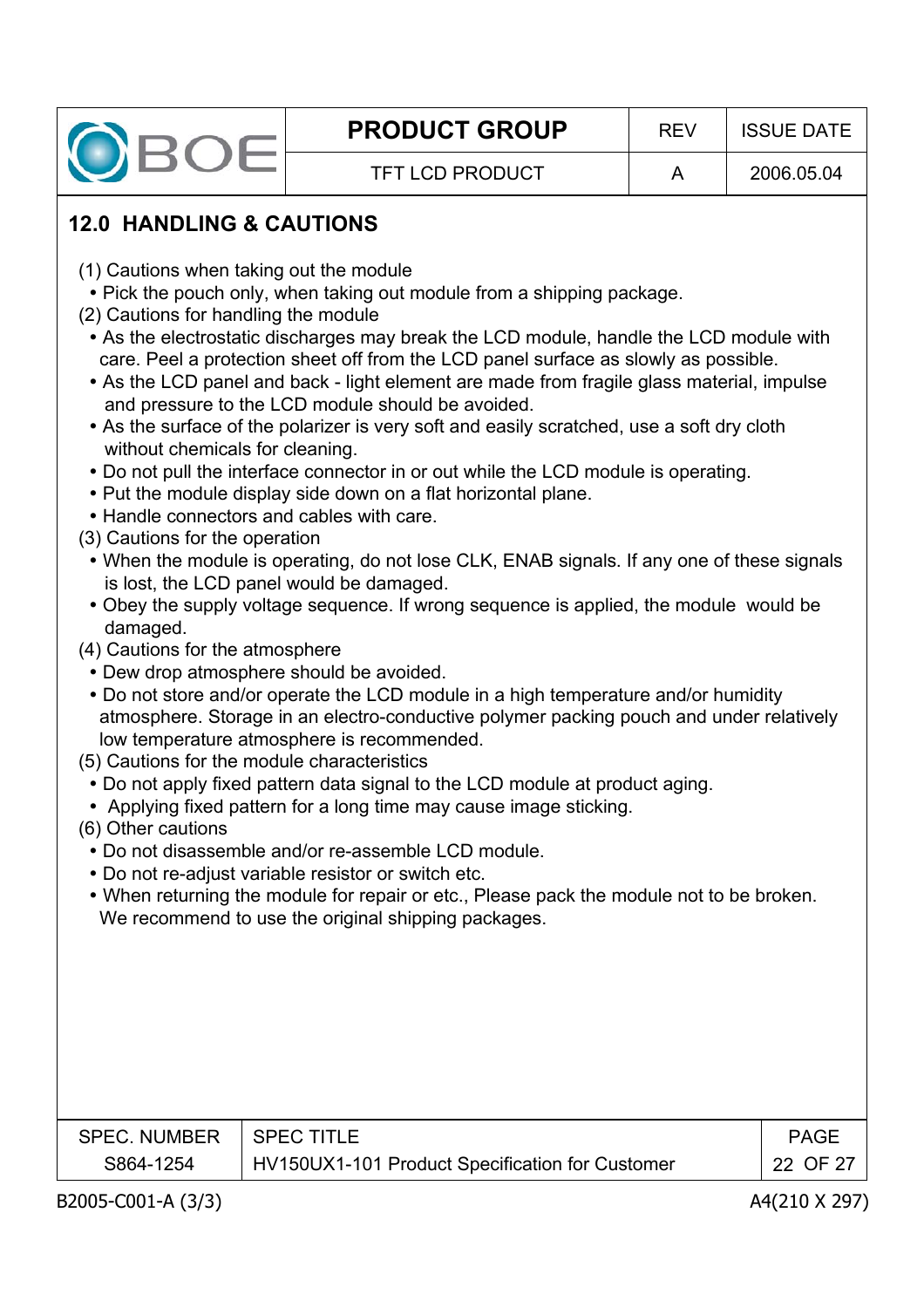![](_page_22_Figure_0.jpeg)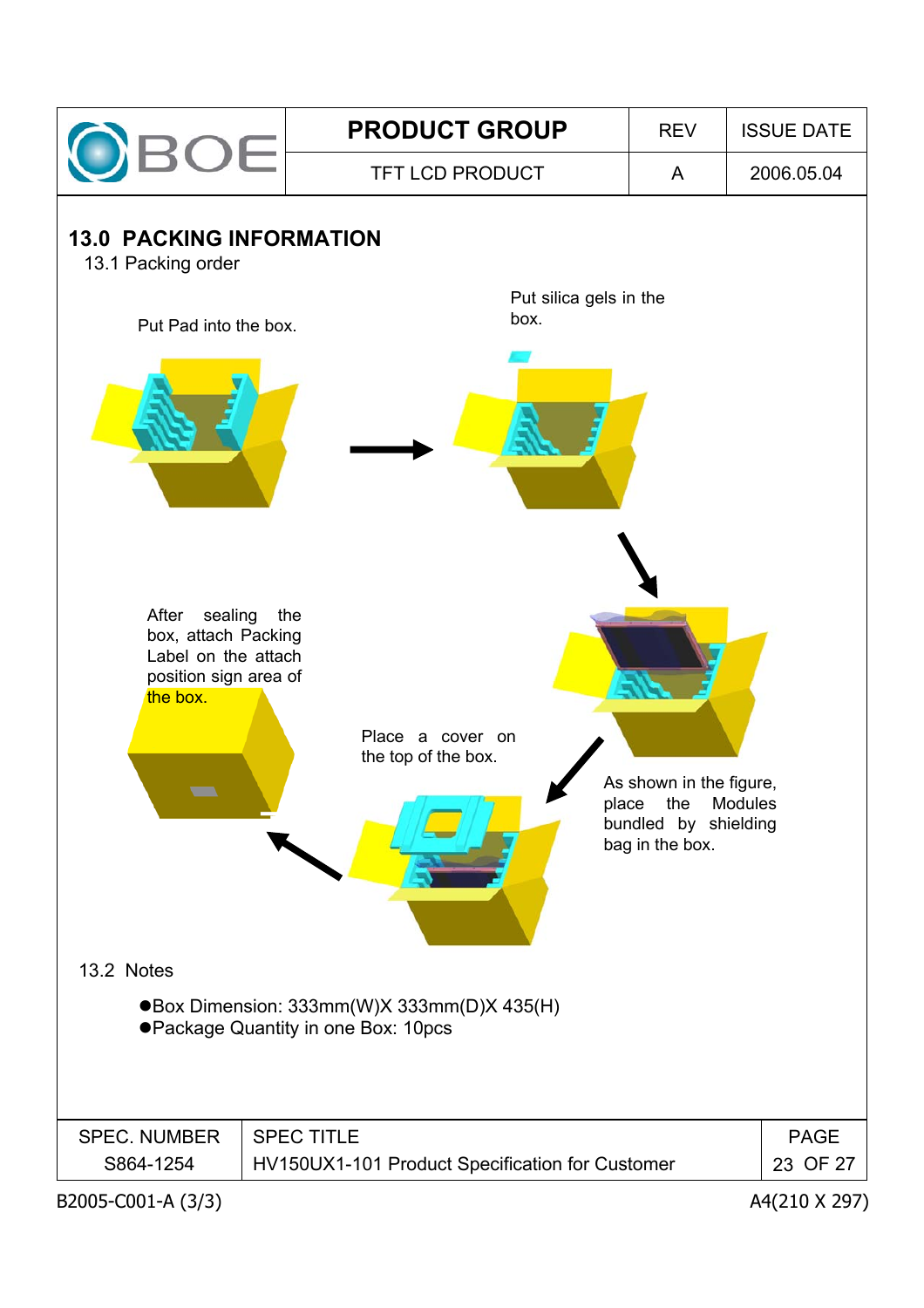![](_page_23_Figure_0.jpeg)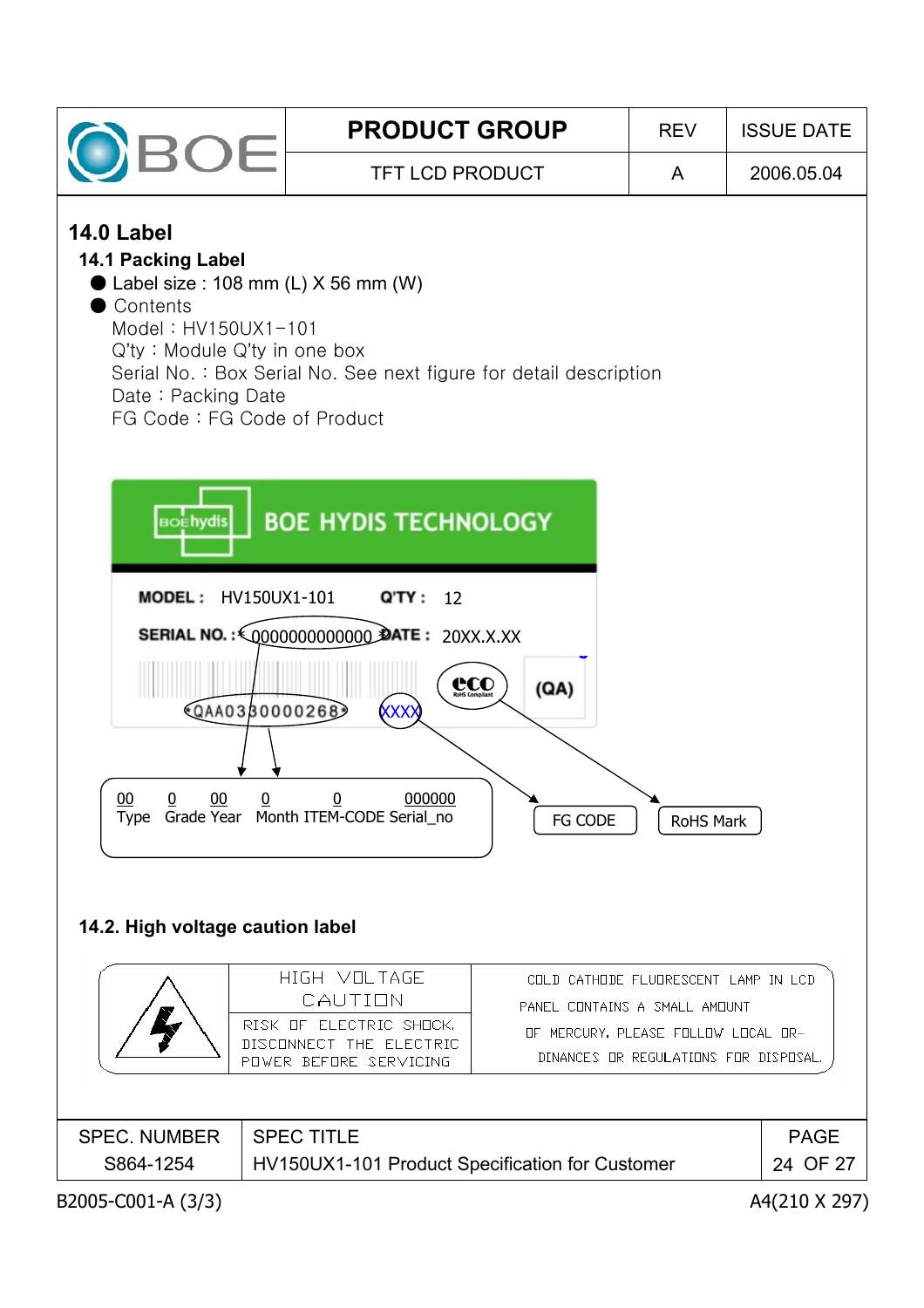![](_page_24_Figure_0.jpeg)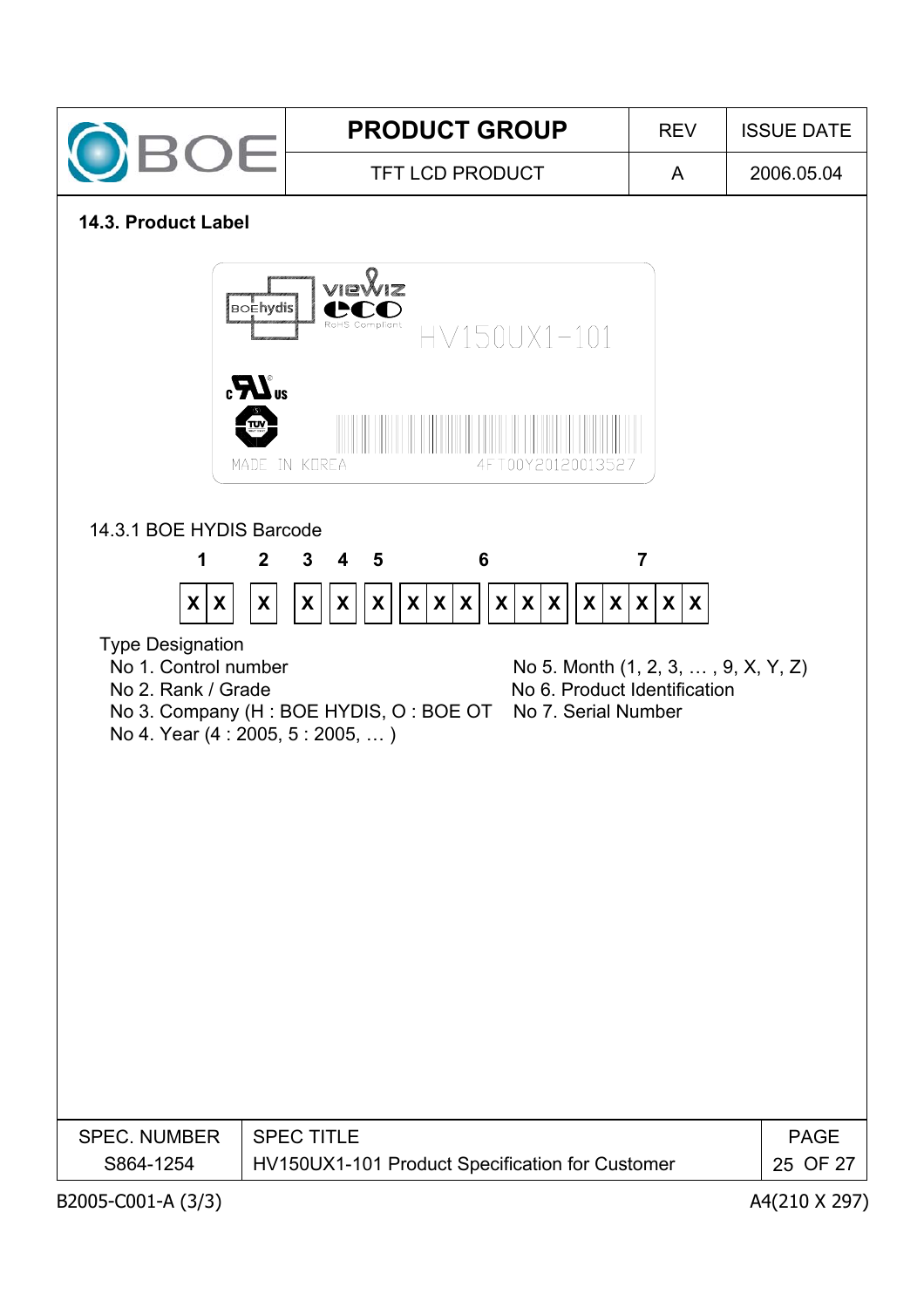![](_page_25_Figure_0.jpeg)